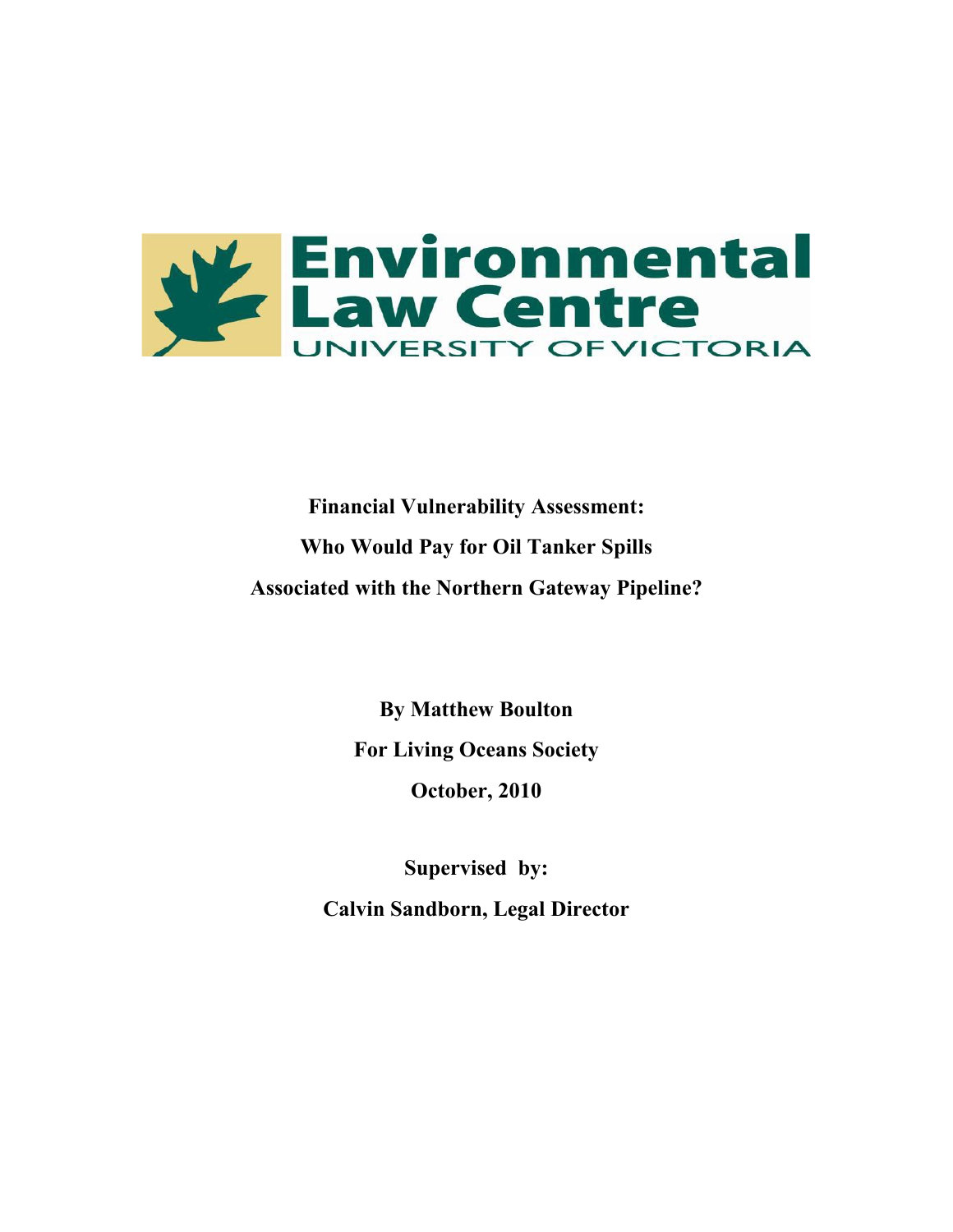#### **EXECUTIVE SUMMARY**

Enbridge Inc.'s proposed "Northern Gateway Pipeline" would create the annual movement of approximately 225 massive crude oil supertankers through the narrow Douglas Channel, across the Inside Passage, and through Hecate Strait – which is known as the fourth most dangerous body of water in the world.<sup>[1](#page-1-0)</sup> These tankers would range in size from 80,000 dead weight tons to tankers larger than the *Exxon Valdez*. Oil spills are inevitable whenever oil is transported over water and this risk is elevated given the volume of oil and number of ships Enbridge Inc. plans on having navigate the treacherous waters of the North Coast of British Columbia. The financial preparedness for a major marine oil spill in British Columbia is therefore one of the most important environmental issues facing B.C. today. The central issue is this: if there is a catastrophic oil tanker spill, who will pay: Enbridge Inc., other companies, taxpayers, or Mother Nature?

The issue has two main aspects: funding to pay for response to marine spills (clean up costs) and compensation for environmental and property damage. After researching the statutory scheme in place, it has been concluded that the funding and compensation scheme that exists under Canadian law would be remarkably inadequate in the event of a catastrophic oil spill. Compensation would be inadequate for the people living along the coast of B.C. whose livelihoods, cultures, health, property and environment would inevitably be devastated. The funding available for clean up costs and restoring the environment would also be inadequate; Mother Nature and Canadian taxpayers would pay for these shortfalls. Below is a summary of the findings, followed by a more extensive discussion.

## **I. Compensation for Oil Pollution Damage – a four-tiered approach**

In Canada, compensation for oil pollution damage is primarily governed by the *Marine Liability Act*. The current version of the *Marine Liability Act* came into force on January 2, 2010.

Through the operation of various provisions of the *Marine Liability Act* several international conventions are incorporated into Canadian domestic law. These treaties limit (cap) the liability of ship owners and set the amounts available for compensation, clean-up and natural resource damage.

The Protocol of 1992 to amend the *International Convention on Civil Liability for Oil Pollution Damage, 1992* ("*Civil Liability Convention*"), came into force in Canada on

<span id="page-1-0"></span><sup>1</sup> Canada, Environment Canada. *Marine weather hazards manual: a guide to local forecasts and condition*

*<sup>-</sup> West Coast*. (Vancouver, B.C. : Environment Canada, 1999) at p. 109.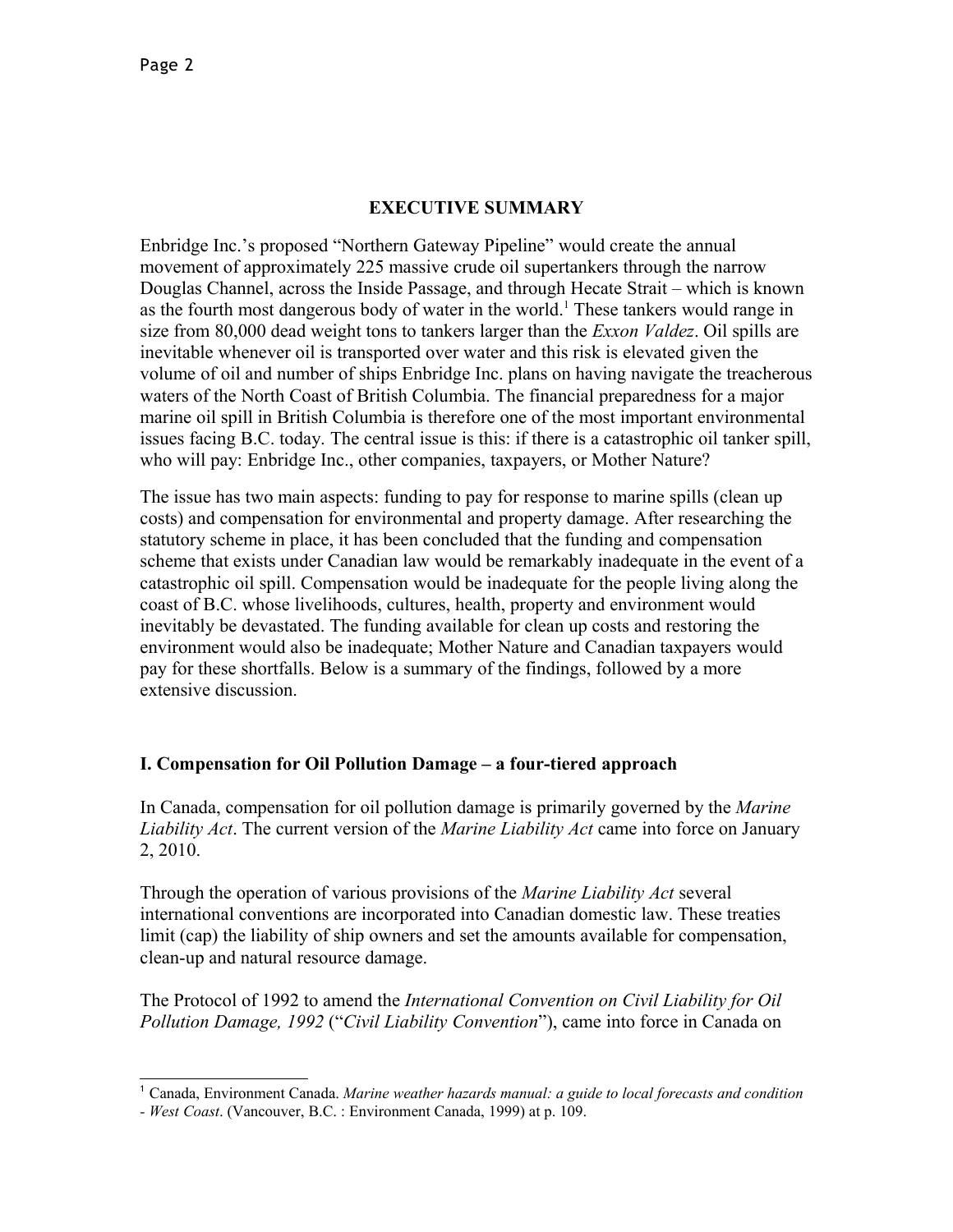May [2](#page-2-0)9, 1999.<sup>2</sup> The *International Convention on the Establishment of an International Fund for Compensation for Oil Pollution, 1992* ("1992 Fund")*,* also came into force in Canada on May 29, 1999.<sup>[3](#page-2-1)</sup> The 1992 versions of these conventions increased the maximum amount of compensation available under in Canada while making it much more difficult, if not "practically impossible", to claim compensation beyond those maximums.<sup>[4](#page-2-2)</sup>

On January 2, 2010 the *International Oil Pollution Compensation Supplementary Fund, 2003* ("Supplementary Fund") came into force in Canada.[5](#page-2-3)

Additionally, Canada also has its own domestic oil pollution compensation fund, the *Ship-Source Oil Pollution Fund* ("SOP Fund").

Essentially, the present scheme for compensation for oil pollution damage operates as follows<sup>[6](#page-2-4)</sup>:

• Tier 1: The *Civil Liability Convention* imposes strict liability<sup>[7](#page-2-5)</sup> for oil pollution damage on the ship owner up to a maximum amount. The limit on liability of ship owners of ships that are  $5,000$  units of tonnage or less would be  $4,510,000$  SDR<sup>[8](#page-2-6)</sup> or approximately \$7,035,000 CAN. For ships over 5,000 units of tonnage the ship owners would be liable for an additional 631 SDR, or approximately \$984 CAN, for

<span id="page-2-0"></span><sup>2</sup> Canada ratified the *International Convention on Civil Liability for Oil Pollution Damage, 1992*, as concluded at London on November 27, 1992, Article V of which was amended by the Resolution adopted by the Legal Committee of the International Maritime Organization on October 18, 2000. The *Civil Liability Convention* is incorporated into Canadian law through the *Marine Liability Act*.

<span id="page-2-1"></span><sup>3</sup> Canada ratified the *International Convention on the Establishment of an International Fund for Compensation for Oil Pollution, 1992,* as concluded at London on November 27, 1992, Article 4 of which was amended by the Resolution adopted by the Legal Committee of the International Maritime Organization on October 18, 2000.

<span id="page-2-2"></span><sup>4</sup> Aengus RM Fogarty, *Financial Preparedness for a Major Marine Spill in British Columbia* (Prepared for the Ministry of Environment: September 1995) at iii [*Financial Preparedness in BC*]; EnviroEmerg Consulting Services, *Major Marine Vessel Casualty Risk and Response Preparedness in British Columbia*, (Cowichan Bay: EnviroEmerg Consulting Services, July 2008) at 97, states the "new test makes it practically impossible to break the ship owner's right to limit liability" [*Major Marine Vessel Risk in BC*].

<span id="page-2-3"></span><sup>5</sup> Canada ratified the *International Oil Pollution Compensation Supplementary Fund, 2003*, as established by Article 2 of the Protocol of 2003 to the *International Convention on the Establishment of an International Fund for Compensation for Oil Pollution Damage, 1992*, concluded at London on May 16, 2003.

<span id="page-2-4"></span><sup>&</sup>lt;sup>6</sup> For a succinct summary of the limits of liability under and operation of the International Oil Pollution Compensation Funds (the first three tiers) see<http://www.iopcfund.org/SDR.htm>accessed June 15, 2010.

<span id="page-2-5"></span><sup>7</sup> International Oil Pollution Compensation Funds, *Brochure: April 2009 Edition,* [IOPC: *Brochure*], accessed at [http://www.iopcfund.org/npdf/Brochure%202006.pdf;](http://www.iopcfund.org/npdf/Brochure%202006.pdf) Edgar Gold, Alder Chircop, Hugh Kindred, *Maritime Law*, (Toronto: Irwin Law, 2003) at 179 [Gold: "Maritime Law"]; Secretariat of the International Oil Pollution Compensation Funds, *The International Regime for Compensation for Oil Pollution Damage*, June 2010, at 2 [*International Regime for Compensation from Oil Pollution*], accessed at [http://www.iop](http://www.iopcfund.org/npdf/genE.pdf)[cfund.org/npdf/genE.pdf.](http://www.iopcfund.org/npdf/genE.pdf)

<span id="page-2-6"></span><sup>&</sup>lt;sup>8</sup> Special Drawing Rights, as defined by the International Monetary Fund. See the full discussion in the main body of paper below.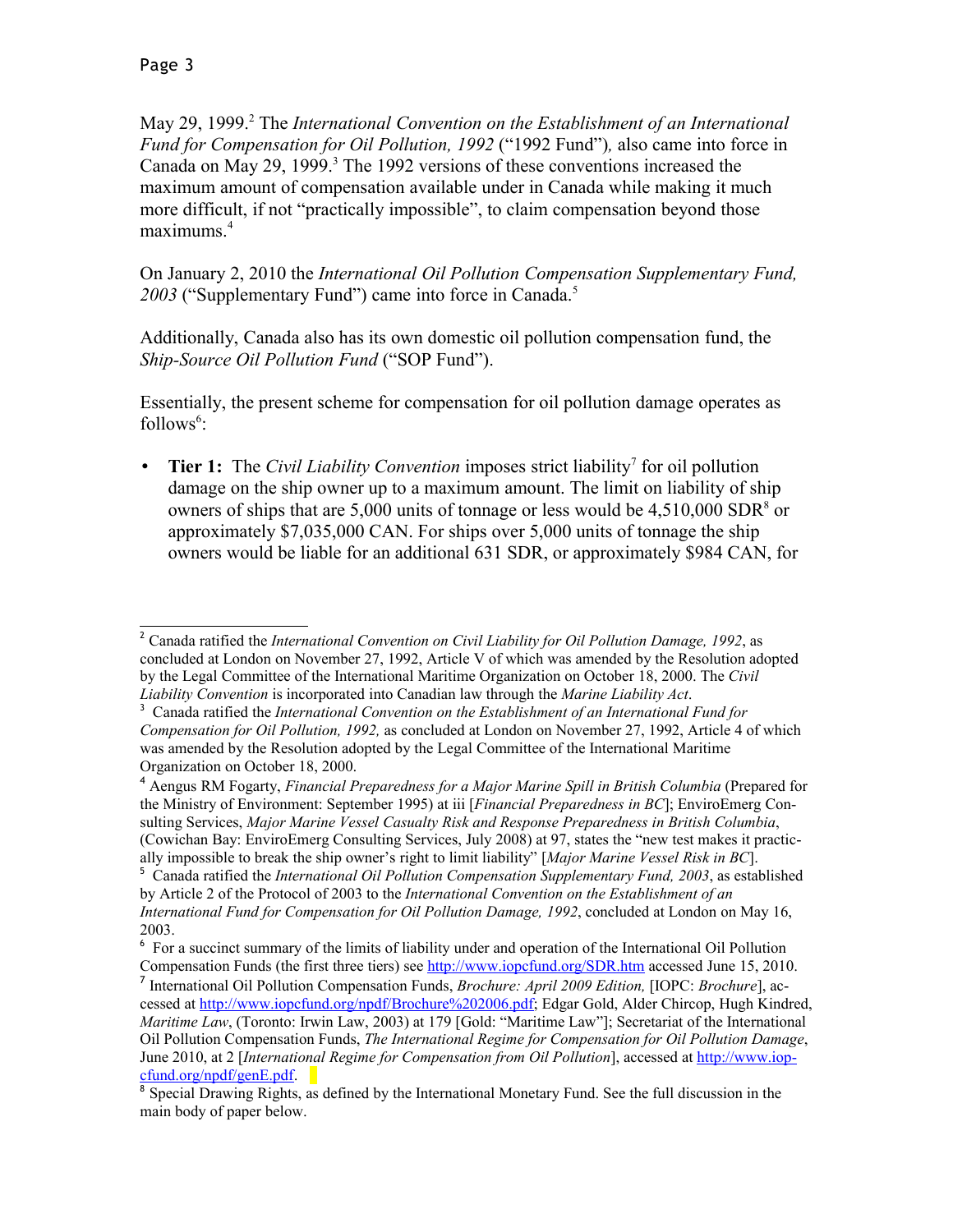every additional unit of tonnage over 5,000 units of tonnage up to a maximum amount of 8[9](#page-3-0),770,000 SDR or approximately  $$140,000,000$  CND (i.e. 140 million CAN).<sup>9</sup>

- **Tier 2:** The 1992 Fund provides for additional compensation which is paid by the International Oil Pollution Compensation Fund up to a maximum of 203,000,000 SDR or approximately \$317,930,000 CAN.<sup>[10](#page-3-1)</sup> However, this amount is inclusive of the Tier 1 compensation paid by ship owners pursuant to the *Civil Liability Convention*. So, the maximum amount available from Tier 1 and Tier 2 would be approximately \$317.93 million CAN. Compensation under the 1992 Fund only becomes available when the compensation available from ship owners under the *Civil Liability Convention* is insufficient (i.e. is exhausted) or where the ship owner is exempt from liability. $11$
- **Tier 3:** The Supplementary Fund provides additional compensation over and above that available under the 1992 Fund up to a maximum amount of 750,000,000 SDR or approximately  $$1,177,000,000$  CAN (i.e. 1.18 billion CAN).<sup>[12](#page-3-3)</sup> Once again this amount is inclusive of any amount paid by the ship owner and the 1992 Fund. Thus, the total amount of compensation available under the first three tiers is approximately \$1.18 billion CAN (750 Million SDR). Note that compensation from the Supplementary Fund only becomes available once the 1992 Fund is exhausted.
- **Tier 4:** The *Ship-Source Oil Pollution Fund* is the final tier of compensation and can provide for a maximum amount of approximately \$155 million CAN. The total current balance of the fund is approximately \$380 million CAN.[13](#page-3-4) Like the other funds, the SOP Fund is only available where recovery of payment of compensation from the other three tiers is not possible or where the claim exceeds the amount available under the first three tiers (i.e. where the first three tiers of funds are exhausted).<sup>[14](#page-3-5)</sup> The SOP Fund is not inclusive of the amounts paid under the other three tiers. That is, compensation from the SOP Fund is on top of the maximum amount available from the first three tiers.

### **In sum, the total approximate amount of compensation available from all four tiers would be approximately \$1.33 billion CAN.[15](#page-3-6)**

Note that under Article V paragraph 2 of the *Civil Liability Convention* a ship owners liability will not be limited (capped) if it can be proved that the pollution damage resulted from "his personal act or omission, committed with the intent to cause such damage, or

<span id="page-3-5"></span><sup>14</sup> *Marine Liability Act*, S.C. 2001, c. 6, s. 101(1) [*Marine Liability Act*].

<span id="page-3-0"></span><sup>&</sup>lt;sup>9</sup> These figures were generated using the conversion rate as of July 23, 2010 when 1 SDR was equivalent to approximately a \$1.56 CND. Current conversion rates can be found at [http://coinmill.com/CAD\\_SDR.html,](http://coinmill.com/CAD_SDR.html) and [http://www.imf.org/external/np/fin/data/rms\\_five.aspx.](http://www.imf.org/external/np/fin/data/rms_five.aspx)

<span id="page-3-1"></span> $\overline{^{10}I}$ *bid.* 

<span id="page-3-2"></span><sup>11</sup> *International Regime for Compensation from Oil Pollution*, at 3.

<span id="page-3-3"></span><sup>&</sup>lt;sup>12</sup> Figures generated using conversion rate as of July 23, 2010. See note 7.

<span id="page-3-4"></span><sup>&</sup>lt;sup>13</sup> Joel Fryer, Economic Officer of the International Marine Policy and Liability Organization, stated that for the fiscal year commencing April 1, 2010 the fund has a maximum liability of \$155,318,425.

Information on the SOP Fund can be found at [http://www.ssopfund.gc.ca/english/index.asp.](http://www.ssopfund.gc.ca/english/index.asp)

<span id="page-3-6"></span><sup>15</sup> As of July 23, 2010.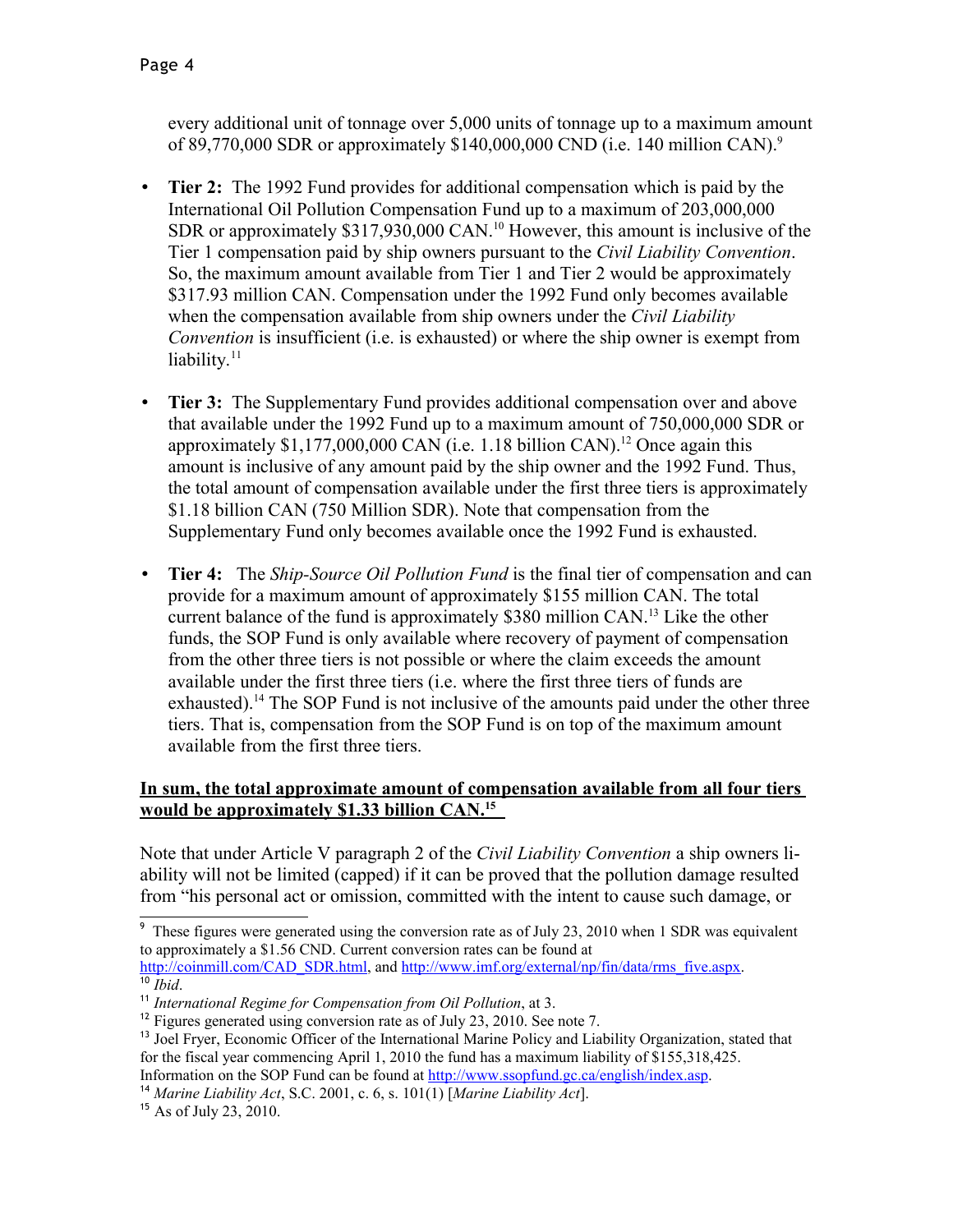recklessly and with knowledge that such damage would probably result".[16](#page-4-0) However, in his 2006-2007 annual report the Administrator of the Ship-Source Oil Pollution Fund stated:

*…this new test makes it practically impossible to break the ship owner's right to limit liability.[17](#page-4-1)*

Thus, in most cases the \$1.33 billion will be a hard cap on the liability faced by a ship owner. Moreover, in the unlikely event that the ship owner's liability limit could be broken, there may be little or no additional compensation available because the success of recovering amounts in excess of the ship owner's insurance limits is dependent upon that person or corporation's assets. In some instances the only asset the ship owner will have will be the ship. These independent tank owners or "one-ship" companies are now common practice in the shipping industry. This is because oil corporations, such as Enbridge Inc., no longer own oil tankers but charter them instead.<sup>[18](#page-4-2)</sup> This is common practice among oil corporations since the *Exxon Valdez* catastrophe in Alaska.[19](#page-4-3)

#### **As noted, in the event of a major oil spill the total amount available for compensation, clean-up and natural resource damages would be approximately \$1.33 billion CAN.**

Yet clean-up costs alone for the Exxon Valdez disaster exceeded \$2.5 billion USD,  **and that was in 1989.<sup>20</sup> The cost for compensation and natural resource damages for the Valdez spill was judged to be at least \$1 billion USD.**<sup>21</sup> **Thus, the total for clean up costs, compensation and damages for the Valdez disaster was at least \$3 .5 billion USD – and likely much higher. For example, one Alaska study of just sport fishing activity and tourism losses indicated a lost passive use value at \$2.8 billion.[22](#page-4-6)** 

 **As a further comparison, note that the U.S. government recently required British Petroleum to establish a \$20 billion compensation fund for the oil spill disaster in the Gulf of Mexico and even that may only cover a fraction of the estimated \$100 billion in potential damage.[23](#page-4-7)** 

<span id="page-4-6"></span><sup>22</sup> <http://www.evostc.state.ak.us/facts/economic.cfm>

<span id="page-4-0"></span><sup>16</sup> *Marine Liability Act*, Schedule 5 Article V(2).

<span id="page-4-1"></span><sup>17</sup> Alfred Popp, *Ship-Source Oil Pollution Fund: The Administrators Annual Report 2006-2007* (Ottawa: The Administrator Ship-source Oil Pollution Fund) at 39; also see note 6.

<span id="page-4-2"></span><sup>&</sup>lt;sup>18</sup> *Major Marine Vessel Risk in BC*, at 5; in an email, dated July 22, 2010, a representative at Enbridge Northern Gateway stated, "Ships will be owned independently of Enbridge."

<span id="page-4-3"></span><sup>19</sup> *Major Marine Vessel Risk in BC*, at 5.

<span id="page-4-4"></span><sup>20</sup> ARLIS, *Exxon Valdez Oil Spill: FAQs, Links and Unique Resources at ARLIS*, June 2010, p. 6 [ARLIS, *Valdez FAQs*].

<span id="page-4-5"></span><sup>&</sup>lt;sup>21</sup> Exxon had to pay \$900 million for recovery of natural resource damages, plus \$100 million for restitution of fish, wildlife and lands. See Exxon Valdez Oil Spill Trustee Council, *Oil Spill Facts: Settlement*, accessed at<http://www.evostc.state.ak.us/facts/settlement.cfm> ; Note: this figure does not include punitive damages which totaled some \$507.5 million USD. Also see: Faegre & Benson, *Exxon Valdez Oil Spill Litigation Update*, March 17, 2010, accessed at [http://www.faegre.com/showarticle.aspx?](http://www.faegre.com/showarticle.aspx?Show=2881) [Show=2881](http://www.faegre.com/showarticle.aspx?Show=2881)

<span id="page-4-7"></span><sup>&</sup>lt;sup>23</sup> [www.telegraph.co.uk/.../energy/oilandgas/7836982/BP-oil-spill-could-cost-100bn.html](http://www.telegraph.co.uk/.../energy/oilandgas/7836982/BP-oil-spill-could-cost-100bn.html)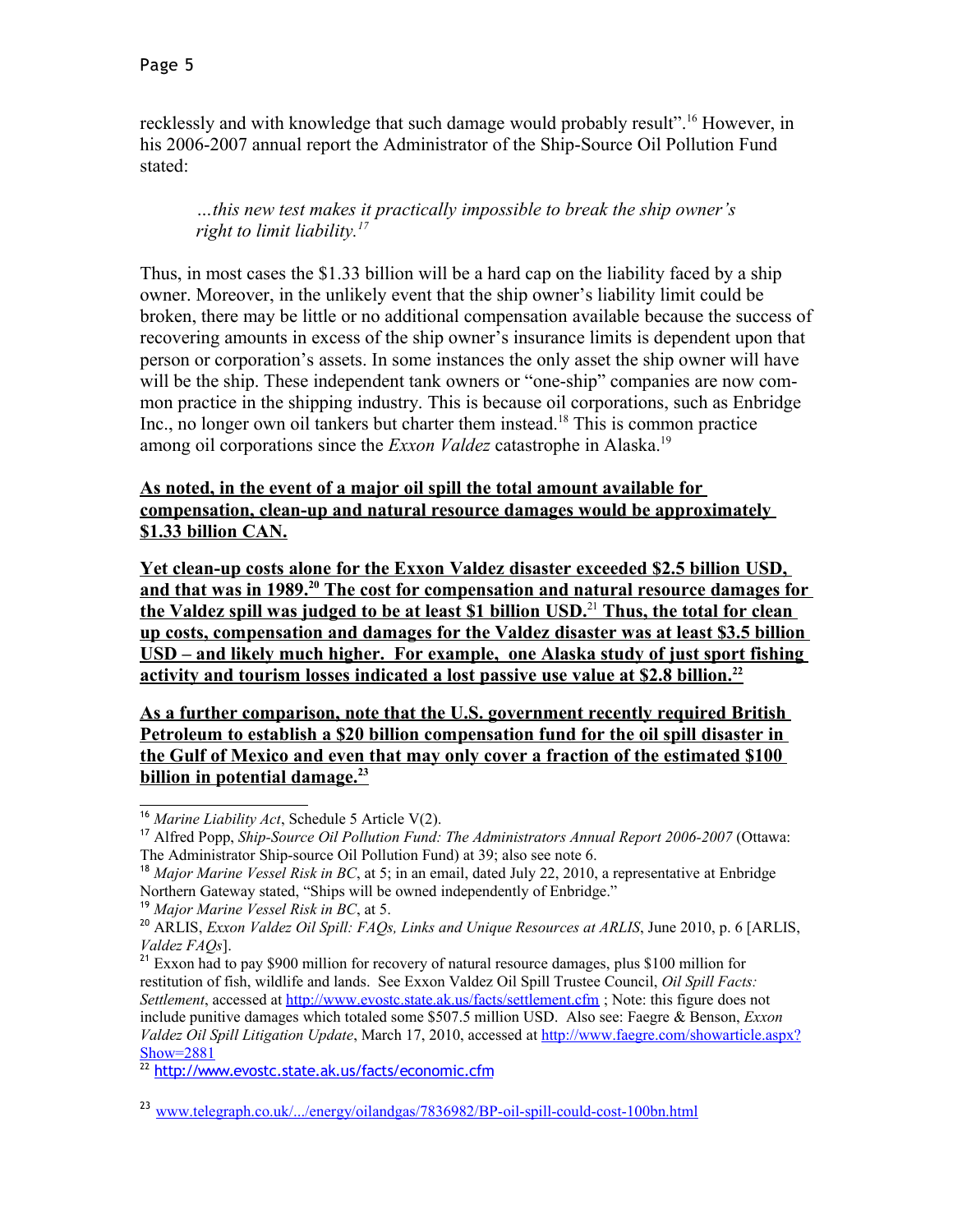### **In light of the massive potential clean-up costs, compensation costs and natural resource damages from a major oil spill on the B.C. coast, the \$1.33 billion CAN that is currently the total amount payable in Canada is starkly inadequate. Taxpayers and Mother Nature are likely to pick up the tab for the shortfall.**

## **II. Responsibility of Ship Owners to Carry Insurance**

In order to be covered under the *Civil Liability Convention* and operate in Canadian waters owners of ships carrying more than 2,000 tons of oil as cargo must carry insurance or other financial security that covers the limit of their liability under the Convention. The ship owners must also carry a certificate aboard the ship as proof of their insurance cover-age.<sup>[24](#page-5-0)</sup> In most cases, it will be the ship owner's insurer that pays claims up to the maximum limit of liability of the ship owner under the *Civil Liability Convention*. [25](#page-5-1)

The certificates must be in the form prescribed in Article VII of the *Civil Liability Convention*. These certificates are commonly referred to as CLC certificates.<sup>[26](#page-5-2)</sup> The certificate includes the name of the liability insurer which is usually a protection and indemnity as-sociation, known as a P&I Club.<sup>[27](#page-5-3)</sup> The P&I Clubs are "mutual associations" and are established by ship owners themselves. Groups of ship owners agree to insure one another's vessels for the mutual benefit of all the owners.<sup>[28](#page-5-4)</sup>

An insurer is entitled to receive the benefit of the limit of liability under the *Civil Liability Convention* even when the ship owner is not entitled to do so because of the operation of Article V paragraph 2 of the *Civil Liability Convention*. That is, if the owner is not entitled to limit their liability because it is proved that the pollution damage resulted from their personal act or omission, committed with the intent to cause pollution damage, or recklessly and with knowledge that the damage would probably result, the insurer would still be entitled to claim the benefit of the limitation on liability.<sup>[29](#page-5-5)</sup> Thus, where the ship is the only asset of the ship owner, the ship owner may not have enough assets to be able to provide additional compensation above the limit, and the insurer would not be required to provide additional compensation either.

# **III. Natural Resource Damages – In Canada and the U.S.**

In the event of a spill from an oil tanker, the ship owner's insurance and the other funds would be available for natural resource damages. Nevertheless, it is questionable whether much, if any, of the funds available would actually go towards reasonable reinstatement

<span id="page-5-0"></span><sup>&</sup>lt;sup>24</sup> Marine Liability Act, s.5 & Schedule 5 Article VII; Gold: "Maritime Law" at 690.

<span id="page-5-1"></span><sup>&</sup>lt;sup>25</sup> See [http://www.iopcfund.org/compensation.htm#c11;](http://www.iopcfund.org/compensation.htm#c11) Gold: "Maritime Law" at 690.

<span id="page-5-2"></span><sup>26</sup> Gold: "Maritime Law", *Ibid*.

<span id="page-5-3"></span><sup>27</sup> *Marine Liability Act*, Schedule 5 Article VII; Also see [http://www.iopcfund.org/compensation.htm#c11.](http://www.iopcfund.org/compensation.htm#c11)

<span id="page-5-4"></span><sup>28</sup> *Major Marine Vessel Risk in BC*, at 97.

<span id="page-5-5"></span><sup>29</sup> *Marine Liability Act*, Schedule 5 Article V & VII.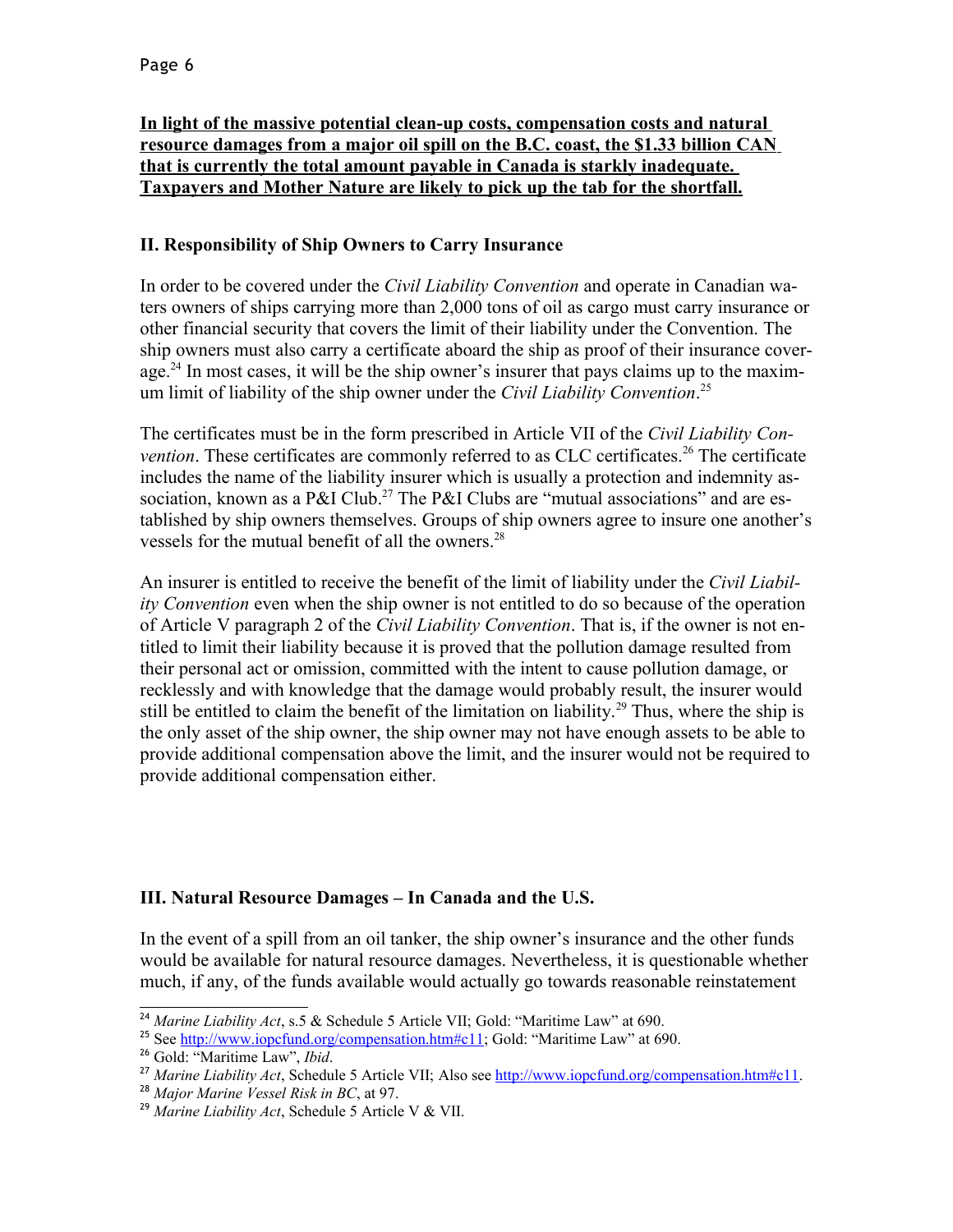measures aimed at accelerating natural recovery of the environment following damage caused by an oil spill. This is because those same funds must be used to pay for the clean up and for compensation and, as previously discussed, the clean up costs *alone* for the *Exxon Valdez* spill in 1989 exceeded the total amount currently available under the Canadian scheme by approximately \$1.23 billion CAN. Consequently, it would be Canadian taxpayers paying for the vast majority of the natural resource damages**.** Further discussion of the natural resource damages will be forthcoming in a subsequent paper.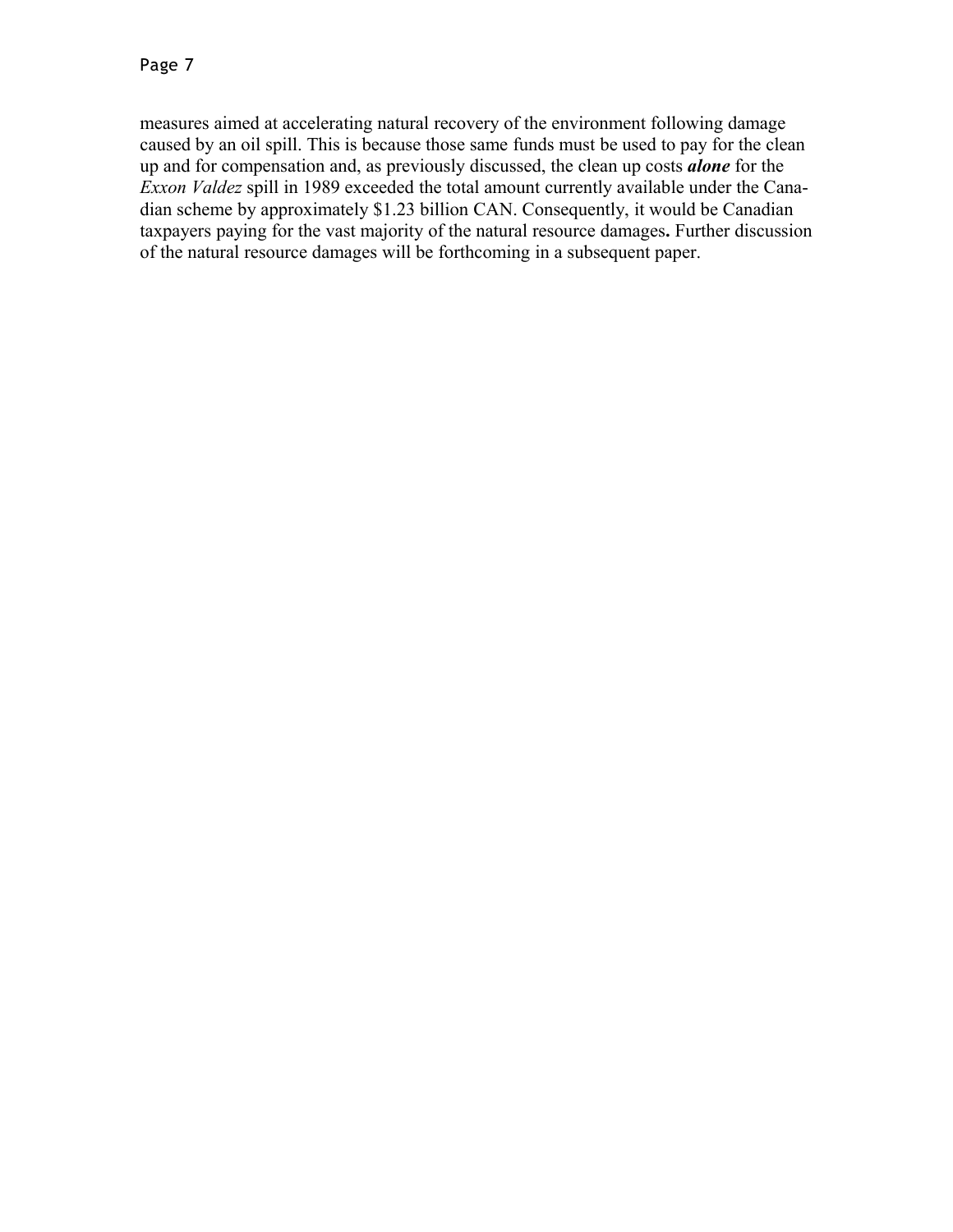## **INTRODUCTION**

This report reviews the current laws in Canada that dictate the amount of money available for compensation, clean up costs and natural resource damages in the event of an oil spill from a crude oil tanker. The report will highlight how the current amounts available for clean up costs and compensation under Canadian law would be inadequate in the event of a catastrophic oil spill. The report will also draw attention to the lack of adequate compensation for natural resource damages in Canada.

It has been argued that crude oil tankers have been banned from traveling along British Columbia's North Coast since 1972. At that time, in response to growing concerns about oil tanker traffic associated with drilling activities in Alaska, a decision was taken by the federal government to impose a moratorium on crude oil tanker traffic on the North Coast of B.C. This was done on the recommendation of the House of Commons Special Committee on Environmental Pollution chaired by David Anderson. The decision was a valid exercise of the royal prerogative power of the Crown to administer the territorial seas of Canada, without any legal document required to establish the policy. The 1972 crude oil tanker moratorium is separate from the voluntary Tanker Exclusion Zone, adopted in 1988, which requires loaded oil tankers from Alaska headed to the continental U.S. to keep a certain distance away from Canadian shores. It is also separate from the moratorium on oil and gas exploration, which was also created in 1972, and which exists as government policy to this day. Many contend that the policy moratorium on crude oil tankers on the North Coast has been maintained by six prime ministers since it was first created, until the current government. The current government has denied the existence of the moratorium since early 2006. As a result, tankers are now periodically carrying condensate into the port of Kitimat and there are several projects proposed for the North and Central Coast that will bring more crude oil tankers into the coastal waters of B.C.

Enbridge Northern Gateway Pipelines has proposed constructing and operating two 1,170 kilometre pipelines between the Alberta tar sands and the coastal port of Kitimat. One pipeline would carry 525,000 barrels of oil per day to Kitimat, to be loaded onto oil tankers bound for Asia or the west coast of the U.S. that will thread their way down the narrow Douglas Channel across the Inside Passage and through Hecate Strait, known as the fourth most dangerous body of water in the world.<sup>[30](#page-7-0)</sup> This is equivalent to approximately 225 loaded, massive oil tankers per year passing each other in the channel and other narrow, confined areas along the coast, and travelling through the extraordinarily dangerous waters of Hecate Strait. Some of these tankers would be Very Large Crude Carriers capable of carrying approximately 2 million barrels of oil which is nearly twice as much oil as the *Valdez* was carrying when it ran aground in Prince William Sound, Alaska.<sup>[31](#page-7-1)</sup>

<span id="page-7-0"></span><sup>30</sup> Canada, Environment Canada. *Marine weather hazards manual: a guide to local forecasts and condition - West Coast*. (Vancouver, B.C. : Environment Canada, 1999) at p. 109.

<span id="page-7-1"></span><sup>31</sup> Enbridge Northern Gateway Pipelines, *Project Info: Vessels*, accessed at [http://www.northerngateway.ca/](http://www.northerngateway.ca/project-info/marine-plan/marine-transport/vessels) [project-info/marine-plan/marine-transport/vessels;](http://www.northerngateway.ca/project-info/marine-plan/marine-transport/vessels) EnviroEmerg Consulting Services, *Major Marine Vessel Casualty Risk and Response Preparedness in British Columbia*, (Cowichan Bay: July 2008) p. 8; ARLIS, *Valdez FAQs*, p. 3.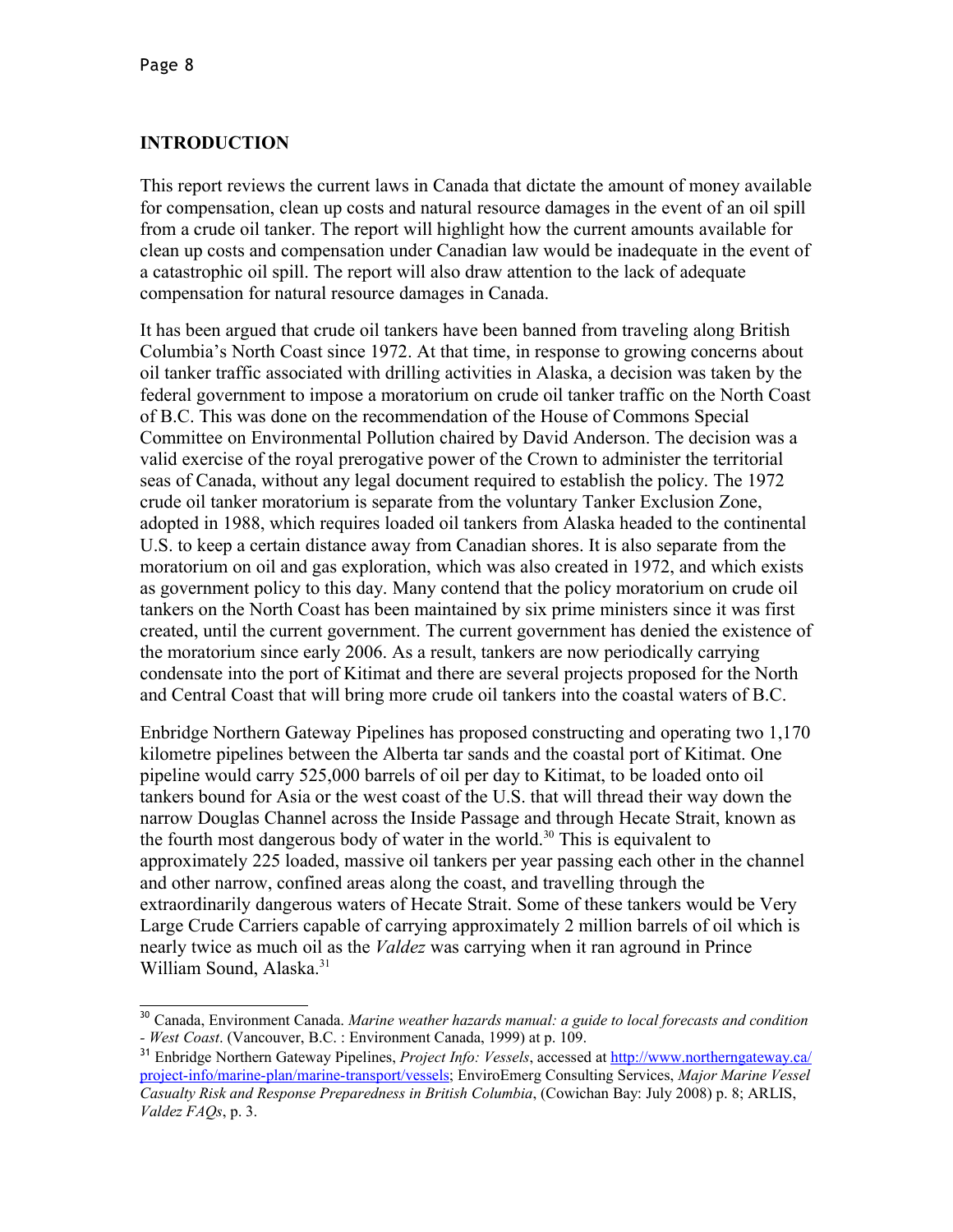The recent British Petroleum (BP) disaster in the United States has demonstrated the importance of ensuring that Canada is prepared for the financial and environmental consequences of a major marine oil spill. According to recent estimates, the clean up costs and compensation for the BP spill may be as high as \$100 billion USD (which represents roughly 20% of Canada's entire federal debt). [32](#page-8-0) Once again, the total for cleanup costs, compensation and natural resource damages for the *Valdez* disaster was conservatively estimated at about \$3.5 billion USD.

However, in the case of both the BP and *Valdez* disasters the oil companies were and continue to be held liable for the clean up costs, compensation and natural resource damages associated with those disasters. In the case of the *Valdez* disaster Exxon was held liable because it was the owner of the *Valdez*. In Canada today, in the case of a catastrophic oil spill from one of the tankers Enbridge Inc. proposes to use, Enbridge Inc. and its subsidiary operating the pipeline and marine terminal – Enbridge Northern Gateway Pipelines – would not be liable for clean up costs, compensation or natural resource damages. This is because, under Canadian and International law, ship owners are seen as the party responsible for spills from tankers. Since the *Valdez* disaster, oil companies no longer own tankers. The result is that, after the limit of the ship owners' liability is met and the IOPC Funds (the 1992 and Supplementary Funds) and Ship-Source Pollution Fund are exhausted, the cost of clean up, compensation and natural resource damages would be borne by Canadian taxpayers. This is clearly unacceptable.

A 1990 federal government report on tanker safety in Canadian waters determined that if shipping of oil on the B.C. coast was allowed, then 100 small, 10 moderate and one major spill (greater than 10,000 barrels) would be expected every year. Environment Canada predicted that a catastrophic spill (greater than 100,000 barrels) would occur once every 15 years. $33$ 

The *Valdez* and BP disasters indicate that the clean up costs alone could far exceed the approximate \$1.3 billion CAN amount available for such costs under Canadian law. The clean-up costs of the *Valdez* disaster exceeded 2.5 billion USD. *Thus, in the event of a* **Valdez** *type disaster over \$1.2 billion* **USD** *in clean-up costs could end up being paid by Canadian taxpayers. Tax payers and Mother Nature could also bear the cost of another approximate \$1 billion USD or more in unfunded compensation costs and natural resource damages.[34](#page-8-2)* 

[/article1638799/;](http://www.theglobeandmail.com/news/opinions/if-theres-an-oil-spill-whos-at-risk-canadian-taxpayers/article1638799/) Timothy Gardner, *BP stops oil spewing into the Gulf as well pressure rises*, Daily Nation: July 16, 2010; Ecojustice, *Ecojustice Memorandum: Who pays when an oil spill occurs off Canada's coast?*, (UOttawa: Ecojustice Environmental Law Clinic, July 2010) at 3 [Ecojustice: *Memorandum*] .

moratorium.aspx.

<span id="page-8-0"></span><sup>32</sup> Will Amos, *If there's an oil spill, who's at risk? Canadian Taxpayers*, The Globe and Mail, accessed at [http://www.theglobeandmail.com/news/opinions/if-theres-an-oil-spill-whos-at-risk-canadian-taxpayers](http://www.theglobeandmail.com/news/opinions/if-theres-an-oil-spill-whos-at-risk-canadian-taxpayers/article1638799/)

<span id="page-8-1"></span><sup>&</sup>lt;sup>33</sup> Living Oceans Society, *Moratorium Timeline*, accessed at http://www.livingoceans.org/programs/energy/ tankers/

<span id="page-8-2"></span> $34$  See footnotes 20-22 above and the associated narrative.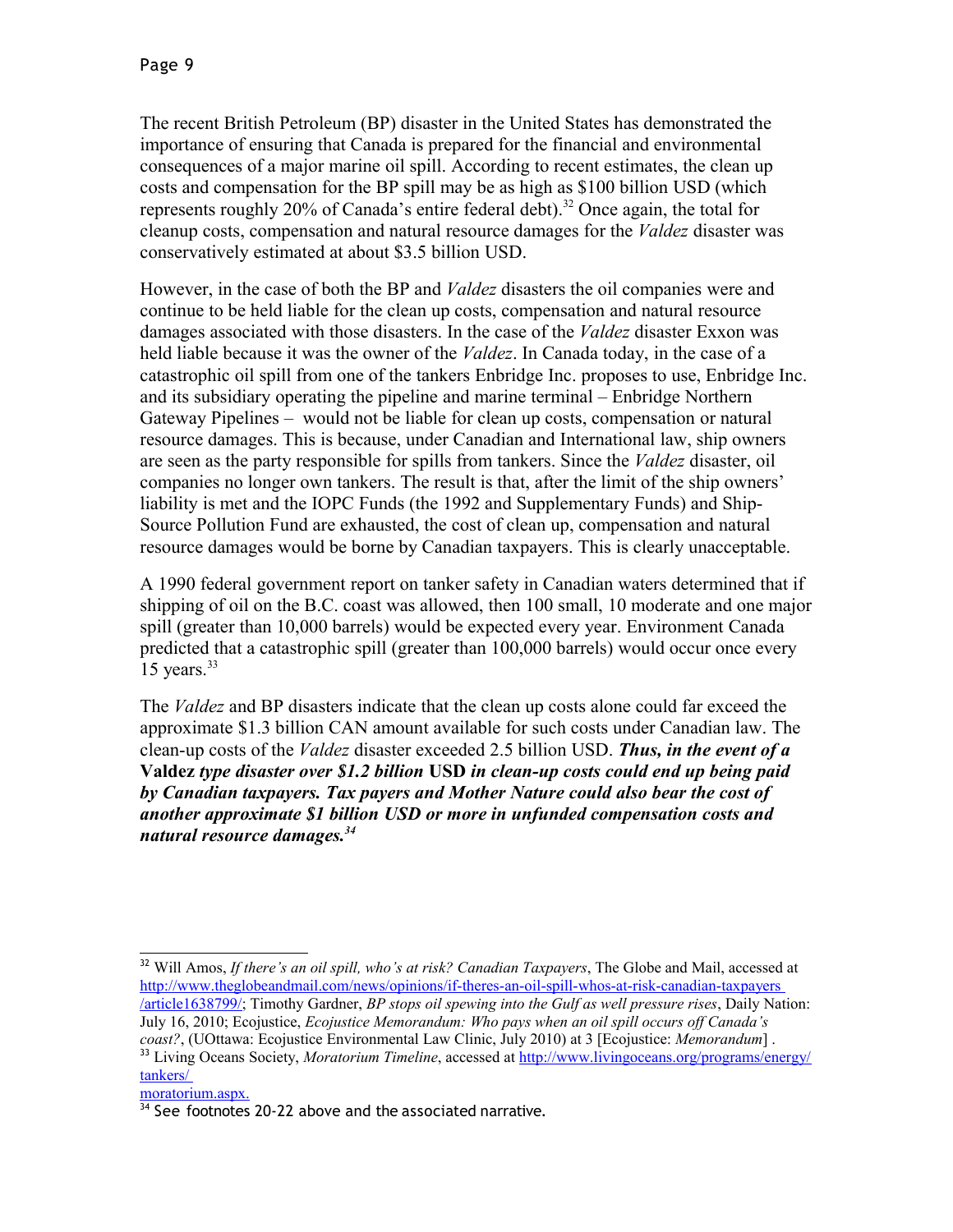## **OIL SPILL LIABILITY AND COMPENSATION**

#### **1) Who is liable for an oil spill from an oil tanker (i.e. who is the responsible party (RP))?**

The *Marine Liability Act* places initial legal liability for oil pollution damage resulting from a spill from an oil tanker on the ship owner.

Through the operation of Section 48 of the *Marine Liability Act*, Articles I to XII *bis* and 15 of the *International Convention on Civil Liability for Oil Pollution Damage* (*Civil Liability Convention*) have the force of law in Canada. The articles of the *Civil Liability Convention* given the force of law by s. 48 of the *Marine Liability Act* are set out in schedule 5 of that  $Act.^{35}$  $Act.^{35}$  $Act.^{35}$ 

Article III paragraph 1 of the *Civil Liability Convention* establishes that ship owners are liable for pollution damage. Article III paragraph 1 states:

*[e]xcept as provided in paragraphs 2 and 3 of this Article, the owner[36](#page-9-1) of a ship[37](#page-9-2) at the time of an incident, or, where the incident consists of a series of occurrences, at the time of the first such occurrence, shall be liable for any pollution damage caused by the ship as a result of the incident.*

This is a strict liability regime. That is, subject to the circumstances set out in Article III paragraphs 2 and 3, liability automatically attaches to the ship owner, and the ship owner is liable even in the absence of fault on the part of the ship or its crew.<sup>[38](#page-9-3)</sup>

Article III paragraphs 2 and 3 set out the circumstances where a ship owner will not be liable for pollution damage. Article III paragraph 2 states:

*[n]o liability for pollution damage shall attach to the owner of a ship if he proves that the damage: (a) resulted from an act of war, hostilities, civil war, insurrection or a natural phenomenon of an exceptional, inevitable and irresistible character, or (b) was wholly caused by an act or omission done with intent to cause damage by a third party, or (c) was wholly caused by the negligence or other wrongful act of any Government or*

<span id="page-9-0"></span><sup>35</sup> *Marine Liability Act,* s. 48 & Schedule 5.

<span id="page-9-1"></span><sup>36</sup> Article I (3) of the *Civil Liability Convention* defines "owner" as, "the person or persons registered as the owner of the ship or, in the absence of registration, the person or persons owning the ship. However in the case of a ship owned by a State and operated by a company which in that State is registered as the ship's operator, "owner" shall mean such company."

<span id="page-9-2"></span><sup>&</sup>lt;sup>37</sup> Article I (1) of the *Civil Liability Convention*, "'Ship' means any sea-going vessel and seaborne craft of any type whatsoever constructed or adapted for the carriage of oil in bulk as cargo, provided that a ship capable of carrying oil and other cargoes shall be regarded as a ship only when it is actually carrying oil in bulk as cargo and during any voyage following such carriage unless it is proved that it has no residues of such carriage of oil in bulk aboard."

<span id="page-9-3"></span><sup>38</sup>IOPC: *Brochure*; Maritume Law at 179; *International Regime for Compensation from Oil Pollution*, at 2.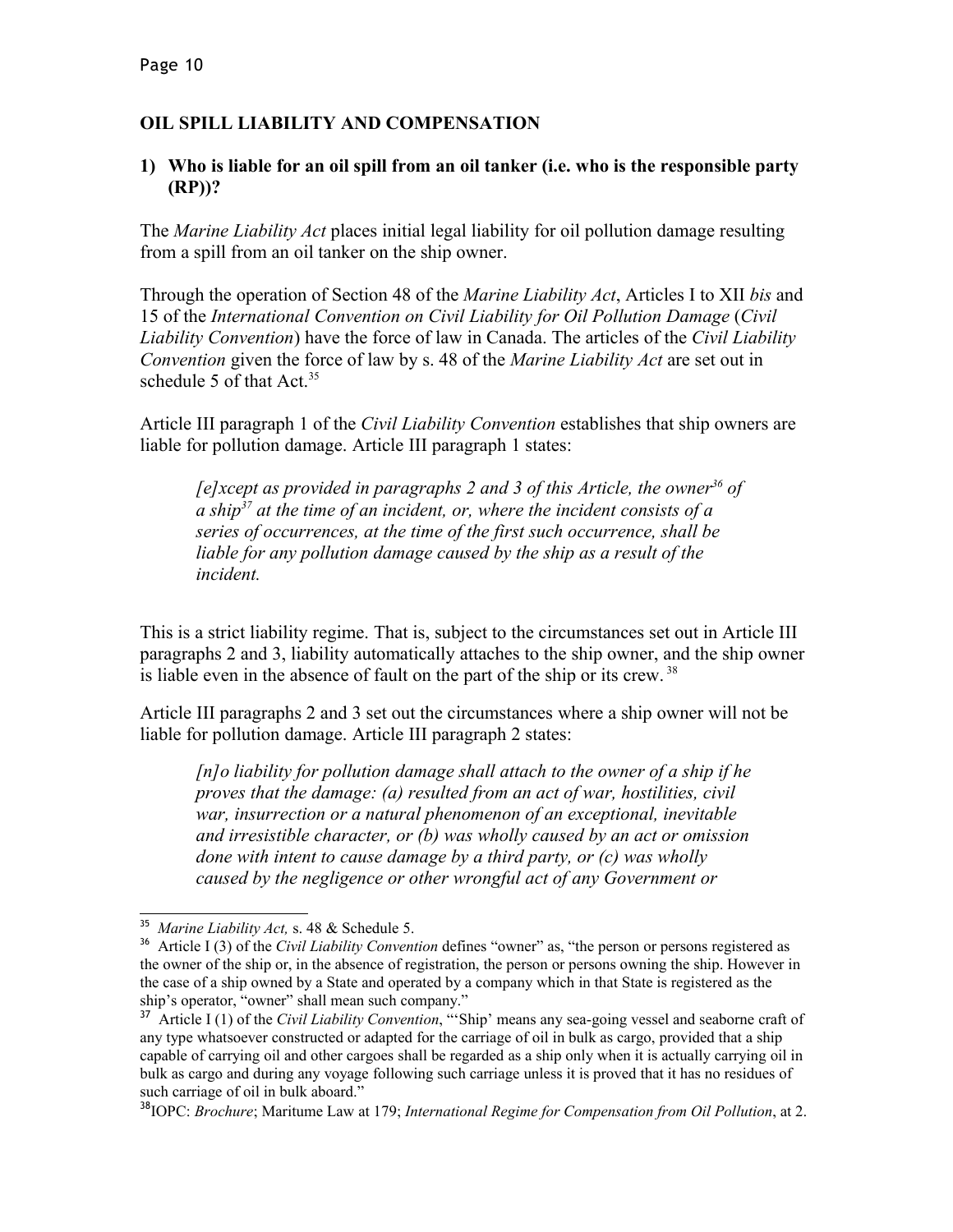*other authority responsible for the maintenance of lights or other navigational aids in the exercise of that function.*

Article III Paragraph 3 states:

*[i]f the owner proves that the pollution damage resulted wholly or partially either from an act or omission done with intent to cause damage by the person who suffered the damage or from the negligence of that person, the owner may be exonerated wholly or partially from his liability to such person.*[39](#page-10-0)

Article I paragraph 6 of the *Civil Liability Convention* defines "pollution damage":

*"Pollution damage" means: (a) loss or damage caused outside the ship by contamination resulting from the escape or discharge of oil from the ship, wherever such escape or discharge may occur, provided that compensation for impairment of the environment other than loss of profit from such impairment shall be limited to costs of reasonable measures of reinstatement actually undertaken or to be undertaken; (b) the costs of preventive measures and further loss or damage caused by preventive measures.*

Summary: Article III paragraph 1 of the *Civil Liability Convention*, which is given the force of law in Canada through the operation of s.48 of the *MLA*, establishes that the owners of ships carrying oil (i.e. any persistent hydrocarbon mineral oil) in bulk as cargo are the responsible party (i.e. are liable) in the event of an oil spill (i.e. pollution damage).

However, a ship owner will not be liable for pollution damage if the owner can prove that the damage resulted from an act of war or a grave natural disaster, or the damage was wholly caused by sabotage by a third party, or the damage was wholly caused by the neg-ligence of public authorities in maintaining lights or other navigational aids.<sup>[40](#page-10-1)</sup> Finally, a ship owner may be exonerated entirely or partially from their liability to a person if the owner proves that the pollution damage resulted entirely or partially from an act or omission done with intent to cause damage by the person who has suffered the damage or if the damage that person suffered was the result of their own negligence.

### **2) What is the limit of the financial vulnerability (liability) of the responsible party?**

For ships of less than 300 gross tons, liability is limited to \$500,000 under section 29(b) of the *Marine Liability Act*. [41](#page-10-2)

Article V paragraph 1 of the *Civil Liability Convention* establishes the limits on ship owners' liability for pollution damage for ships larger than 300 tons. Article V paragraph 1 states:

<span id="page-10-0"></span><sup>39</sup> *Marine Liability Act,* Schedule 5 Article III.

<span id="page-10-1"></span><sup>40</sup> *International Regime for Compensation from Oil Pollution*, at 2.

<span id="page-10-2"></span><sup>41</sup> *Marine Liability Act*, s. 29(b); Ecojustice: *Memorandum*, at 2, 16.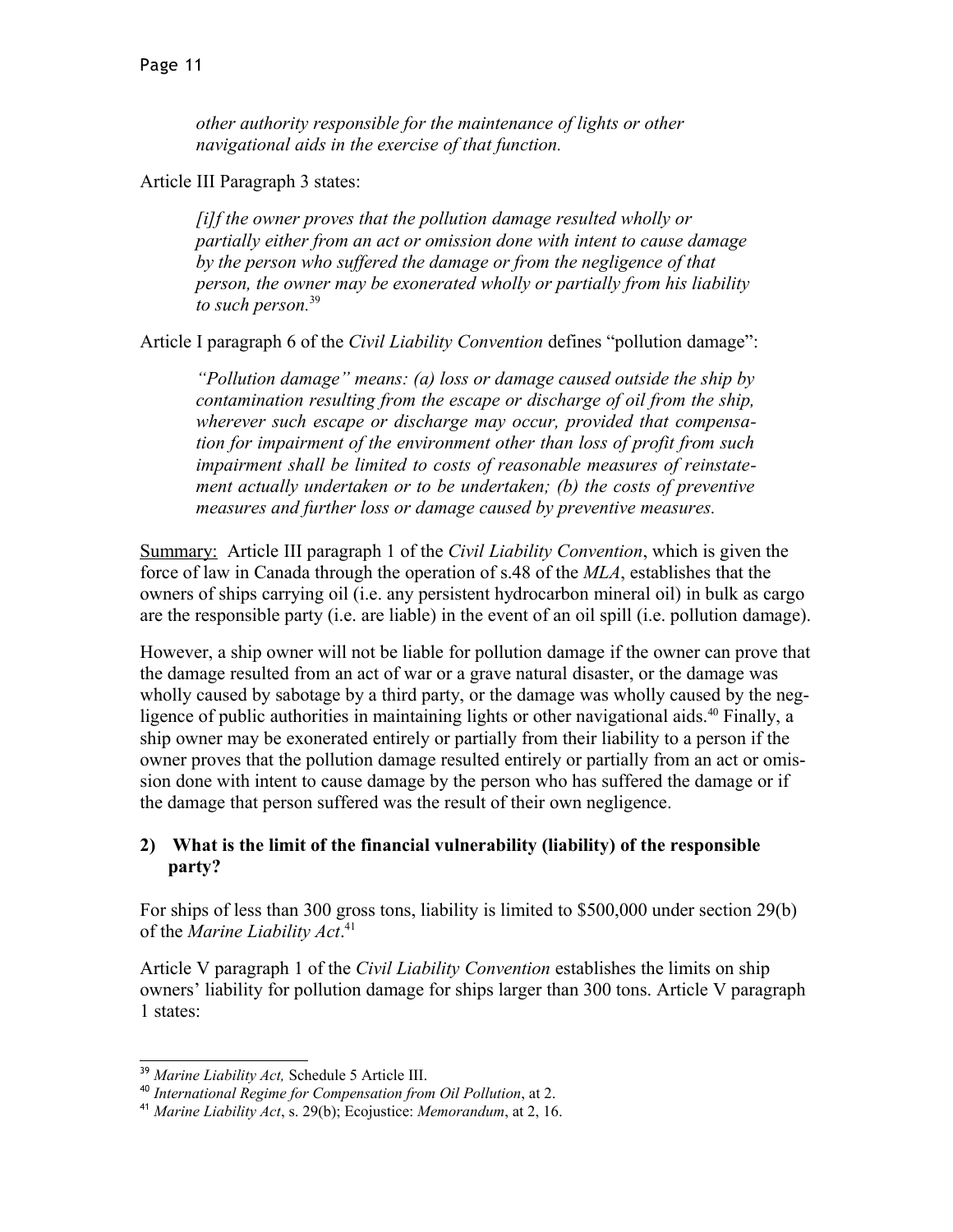*[t]he owner of a ship shall be entitled to limit his liability under this Convention in respect of any one incident to an aggregate amount calculated as follows: (a) 4,510,000 units of account for a ship not exceeding 5,000 units of tonnage; (b) for a ship with a tonnage in excess thereof, for each additional unit of tonnage, 631 units of account in addition to the amount mentioned in sub-paragraph (a); provided, however, that this aggregate amount shall not in any event exceed 89,770,000 units of account.*

A "unit of account" is the Special Drawing Right (SDR) as defined by the International Monetary Fund. The value of the national currency, in terms of the SDR, of a Contracting State (a country which is a party to the convention) which is a member of the International Monetary Fund is calculated in accordance with the method of valuation applied by the International Monetary Fund in effect on the date in question for its operations and transactions.

On July 23, 2010 1 SDR was the equivalent of approximately \$1.56 CAN. Therefore, the limit on liability for pollution damage for ships that are 5,000 units of tonnage or less, using the formula found in Article V paragraph 1, would be approximately \$7,035,000 CAN (i.e. approximately \$7.04 million CAN). The limit on liability for ship owners of ships over 5,000 units of tonnage, applying the July 23 conversion rate, increases by approximately \$984 for every ton over 5,000 units of tonnage up to a maximum amount of approximately \$140,000,000 CAN (i.e. approximately \$140 million CAN).<sup>[42](#page-11-0)</sup>

However, under Article V paragraph 1, a ship owner will not be entitled to limit his liability under the *Civil Liability Convention* if it is proved that the pollution damage resulted from his personal act or omission, committed with the intent to cause the pollution damage, or recklessly and with knowledge that the pollution damage would probably result.

In his 2006-2007 annual report the Administrator of the Ship-Source Oil Pollution Fund stated, "This new test makes it practically impossible to break the ship owner's right to limit liability."<sup>[43](#page-11-1)</sup>

#### **3) What funding arrangements/response preparedness certifications are required by convention vessels (i.e. vessels carrying persistent oils as cargo) traveling in Canadian waters? Under what convention are these required?**

Certain provisions within the *Civil Liability Convention* and the *Marine Liability Act* require owners of ships carrying more than 2,000 tons of oil as cargo to carry insurance or other financial security that covers the limit of their liability under the *Civil Liability*

<span id="page-11-0"></span> $42$  These figures were generated using the conversion rate as of July 23, 2010. Current conversion rates can be found at [http://coinmill.com/CAD\\_SDR.html,](http://coinmill.com/CAD_SDR.html) and [http://www.imf.org/external/np/fin/data/rms\\_five.aspx.](http://www.imf.org/external/np/fin/data/rms_five.aspx)

<span id="page-11-1"></span><sup>&</sup>lt;sup>43</sup> Alfred Popp, *Ship-Source Oil Pollution Fund: The Administrators Annual Report 2006-2007* (Ottawa: The Administrator Ship-source Oil Pollution Fund) at 39; also see note 6 above.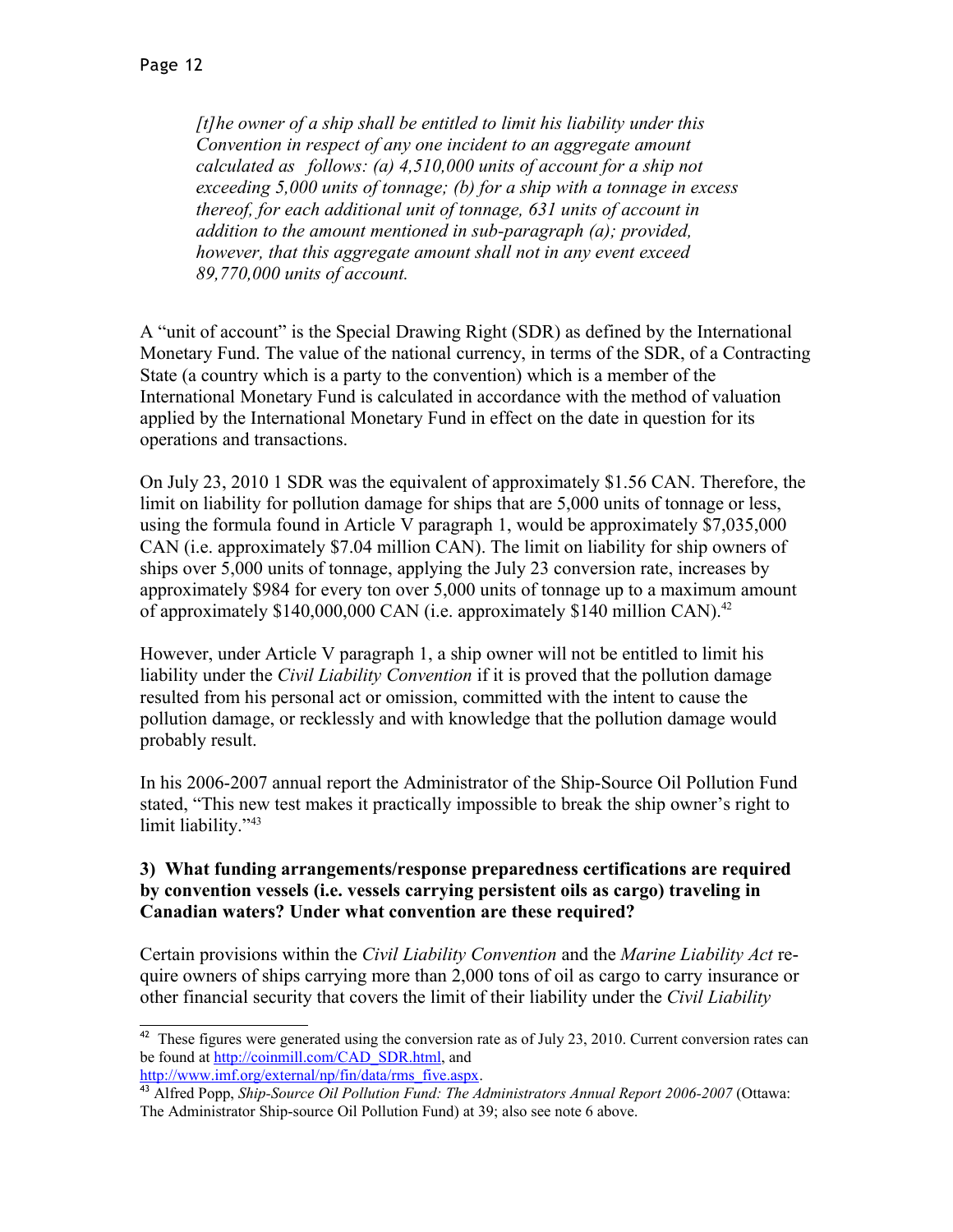*Convention* in order to operate in Canadian waters. The provisions also require ship own-ers to carry a certificate aboard the ship as proof of their insurance coverage.<sup>[44](#page-12-0)</sup> Ships carrying less than 2,000 tons of oil as cargo are not required to maintain insurance under the *Civil Liability Convention*.

Article VII paragraph 1 of the *Civil Liability Convention* requires ship owners carrying more than 2,000 tons of oil in bulk as cargo to maintain insurance or "other financial security", such as the guarantee of a bank or a certificate delivered by an international compensation fund, substantial enough to cover the extent of their liability as determined under Article V paragraph 1 (see above).

Article VII paragraph 2 states that a certificate providing evidence of insurance or other financial security required by the Convention shall be issued to every ship after the appropriate authority of the Contracting State (Canada) has determined that the ship does in fact have valid insurance or other financial security that covers the extent of its liability under the convention. The certificate is required to include: the name of ship and port of registration, the name and principal place of business of the owner, the type of security, the name and principal place of business of the insurer or other person giving security, and, where appropriate, the place of business where the insurance or security is established, and the period of the validity of the certificate, which can not be longer than the period of validity of the insurance or security.

According to subsection 56(2) of the *Marine Liability Act* the certificates required by the *Civil Liability Convention* shall be issued by the Minister of Transport if the ship is registered in Canada (or if the ship is registered to a country other than Canada that is not a party to the *Civil Liability Convention*) and the Minister is satisfied that the ship owner has a valid contract of insurance or other security satisfying the requirements of Article VII of the Convention (i.e. insurance that will cover the ship owners liability under the convention) for the period for which the certificate will be valid.

Subsection 56(3) governs the circumstances under which the Minister may refuse to issue a certificate. The Minister may refuse to issue where the Minister believes: the insurer or security issuer will be unable to meet their obligations under the contract of insurance or security, or that the contract of insurance or security will not cover the owner's liability under the *Civil Liability Convention*. Subsection 56(4) allows the Minister to revoke a certificate, issued by him or her, if he or she believes either of the above situations now apply to a ship (i.e. where they believe the insurer can no longer meet their obligations under the contract of insurance, or that the insurance or security will no longer cover the owner's liability under the Convention).

Section 55(1) of the *Marine Liability Act* requires certificates as described in Article VII of the *Civil Liability Convention* to be aboard all ships which carry more than 2,000 metric tons of bulk cargo in order to enter or leave a port in Canadian waters, or to enter or leave Canada's exclusive economic zone or arrive or leave an offshore terminal in Canadian waters or Canada's exclusive economic zone. Similarly, if the ship is Canadian-re-

<span id="page-12-0"></span><sup>44</sup> *Marine Liability Act*, s.5 & Schedule 5 Article VII; Gold: "Maritime Law" at 690.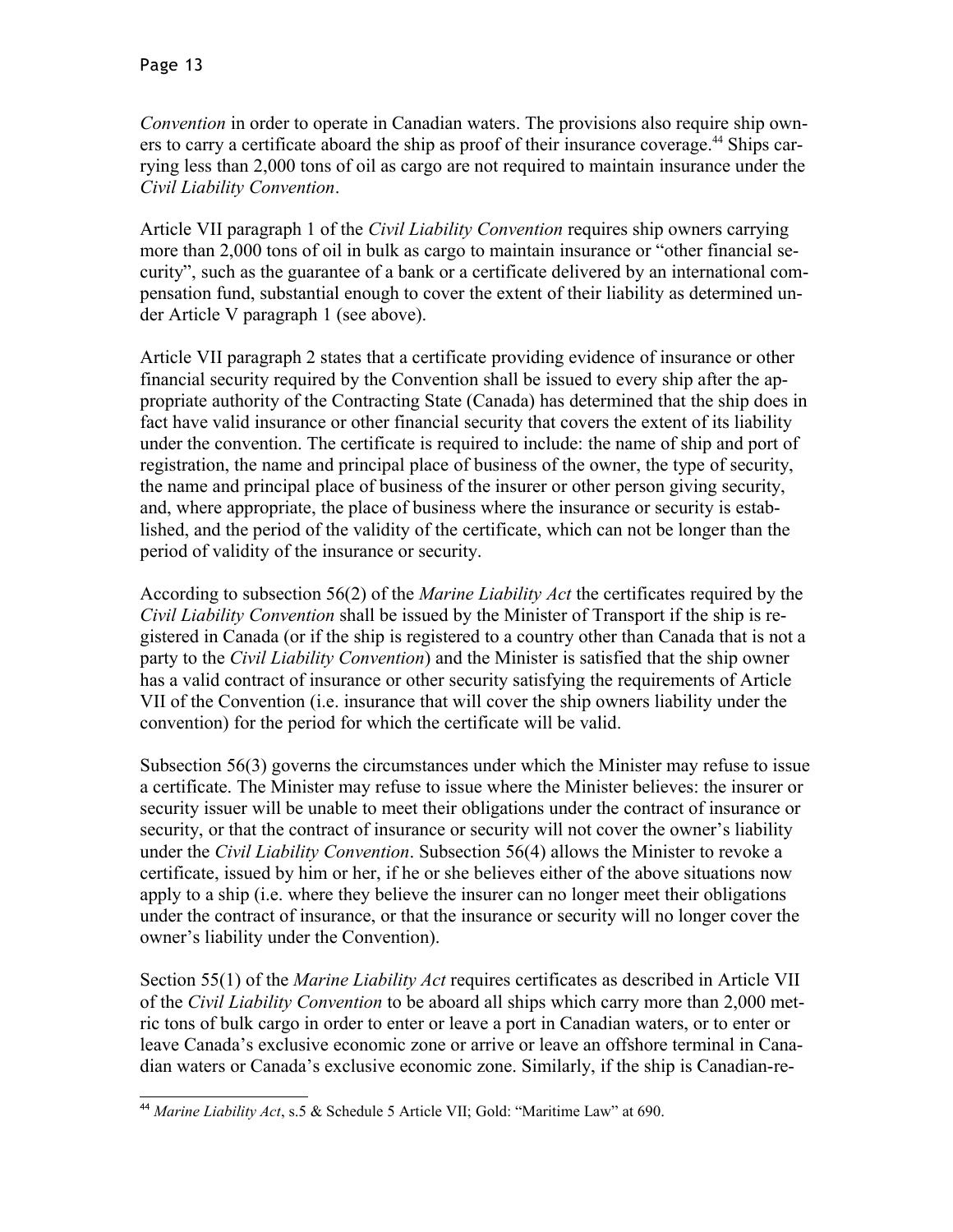gistered and has no certificate, it is not to enter or leave the port or offshore terminal of any other state whether the state is a party to the *Civil Liability Convention* or not.

The liability insurer named on the certificate will usually be a protection and indemnity association, known as a P&I Club.<sup>[45](#page-13-0)</sup> P&I Clubs are "mutual associations" and are established by ship owners themselves. Groups of ship owners agree to insure one another's vessels for the mutual benefit of all the owners.<sup>[46](#page-13-1)</sup>

Any claim against the ship owner under the *Civil Liability Convention* can be made directly against the insurer named on the certificate. Consequently, in most cases, it will be the ship owners insurer (P&I club) that will pay all claims up to the maximum limit of the ship owners liability under the *Civil Liability Convention*. [47](#page-13-2)

However, an individual P&I Club would most likely not bear responsibility for the full extent of a ship owner's liability where the claims exceed \$8 million USD. This is because approximately 90% of the world's commercial ships are insured by the thirteen principal underwriting member clubs of the International Group of P&I Clubs and the member clubs of the International Group Clubs reinsure each other for claims in excess of \$8 million USD up to, currently, approximately \$6.9 billion USD.<sup>[48](#page-13-3)</sup> The International Group also has a market reinsurance contract which reinsures the International Group for claims it pays out which exceed \$50 million USD up to a maximum of \$1 billion USD for any one oil pollution claim.<sup>[49](#page-13-4)</sup>

A ship owner's insurer, whatever form it takes, is entitled to receive the benefit of the limit of liability under the *Civil Liability Convention* even when the ship owner is not entitled to do so because of the operation of Article V paragraph 2 of the Convention. That is, if the owner is not entitled to limit their liability because it is proved that the pollution damage resulted from their personal act or omission, committed with the intent to cause pollution damage, or recklessly and with knowledge that the damage would probably res-ult, the insurer would still be entitled to claim the benefit of the limitation on liability.<sup>[50](#page-13-5)</sup> Thus, where the ship is the only asset of the ship owner the ship owner may not have the financial resources to provide additional compensation above the limit, and the insurer would not be required to provide additional compensation either.

#### **4) What Additional Funds, Beyond the Amount the Ship Owner is Liable for, are Available for an Oil Spill?**

In addition to the amount the ship owner will be liable for, there are two International Oil Pollution Compensation funds ("IOPC funds") and a domestic oil pollution fund which may provide additional compensation in the event of an oil spill from a oil tanker.

- <span id="page-13-3"></span><sup>48</sup> See [http://www.igpandi.org/Home;](http://www.igpandi.org/Home) [http://www.igpandi.org/About;](http://www.igpandi.org/About)
- [http://www.igpandi.org/Group+Agreement s/The+Pooling+Agreement.](http://www.igpandi.org/Group+Agreements/The+Pooling+Agreement)

<span id="page-13-0"></span><sup>45</sup> *Marine Liability Act*, Schedule 5 Article VII; Also see [http://www.iopcfund.org/compensation.htm#c11.](http://www.iopcfund.org/compensation.htm#c11) 46 *Major Marine Vessel Risk in BC*, at 97.

<span id="page-13-2"></span><span id="page-13-1"></span><sup>&</sup>lt;sup>47</sup> See [http://www.iopcfund.org/compensation.htm#c11;](http://www.iopcfund.org/compensation.htm#c11) Gold: "Maritime Law" at 690.

<span id="page-13-4"></span><sup>49</sup> See [http://www.igpandi.org/Group+Agreements/Pool+reinsurance+programme.](http://www.igpandi.org/Group+Agreements/Pool+reinsurance+programme)

<span id="page-13-5"></span><sup>50</sup> *Marine Liability Act*, Schedule 5 Article V & VII.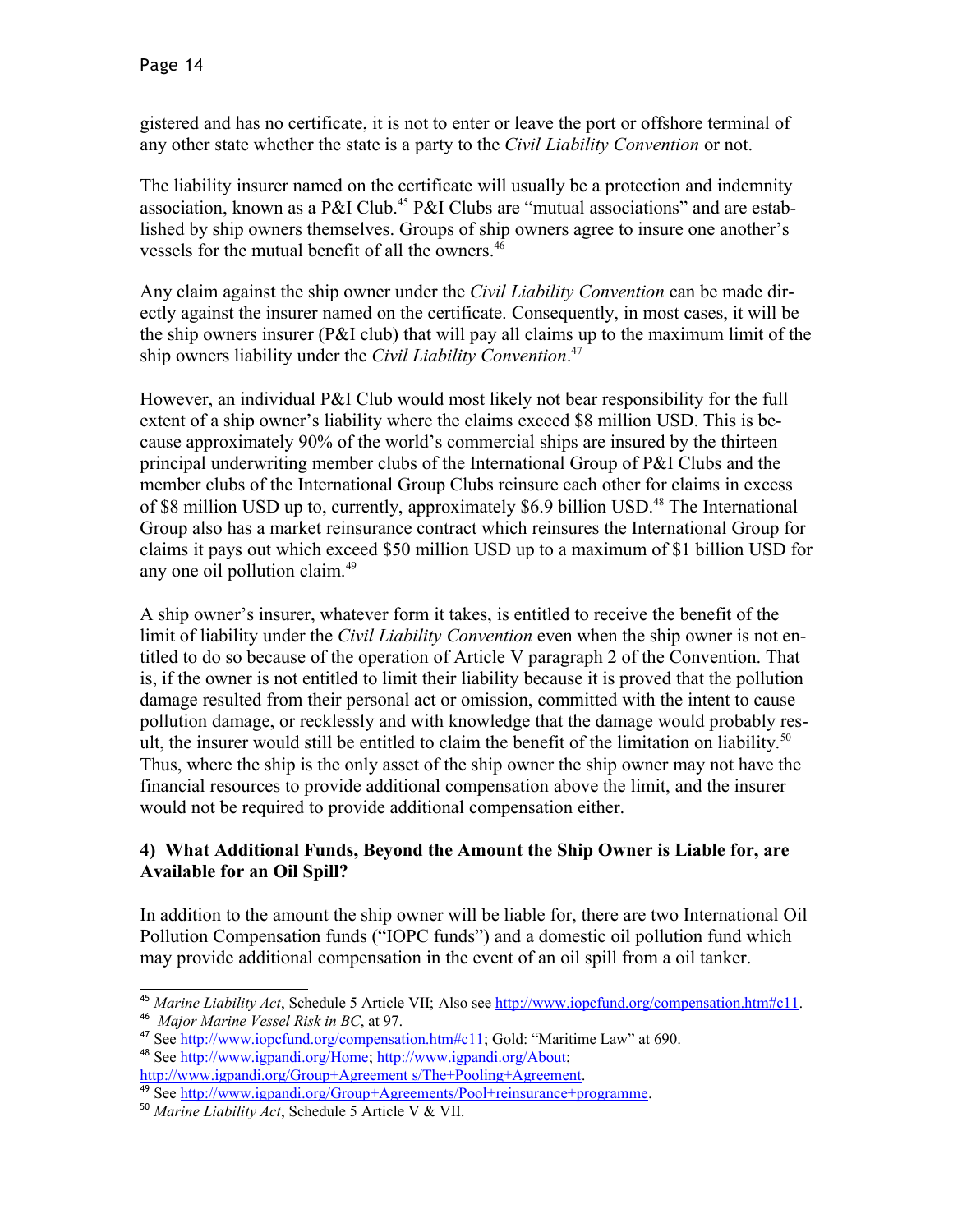The IOPC funds are the *International Convention on the Establishment of an International Fund for Compensation for Oil Pollution, 1992* ("1992 Fund") and the *International Oil Pollution Compensation Supplementary Fund, 2003* ("Supplementary Fund").

The Canadian domestic fund is known as the *Ship-Source Oil Pollution Fund* ("SOP Fund").

## **a) The** *International Convention on the Establishment of an International Fund for Compensation for Oil Pollution, 1992* **– The 1992 Fund**

Certain provisions of the 1992 Fund were brought into force in Canada on May 29, 1999.

Through the operation of section 57 of the *Marine Liability Act*, Articles 1 to 4, 6 to 10, 12 to 15, 36 *ter*, 29, 33 and 37 of the 1992 Fund have the force of law in Canada. The Articles of the 1992 Fund which are given the force of law by s. 57 of the *Marine Liability Act* are set out in schedule 6 of that Act.<sup>[51](#page-14-0)</sup>

The primary goal of the 1992 Fund is to provide compensation for pollution damage to the extent that the compensation available under the *Civil Liability Convention* (i.e. from the ship owner's insurance) is inadequate. $52$ 

According to Article 4 paragraph 4, the amount of compensation payable by the 1992 Fund in respect of any one incident is limited so that the total sum of the amount from the 1992 Fund and the amount of compensation actually paid under the *Civil Liability Convention* by the ship owner for pollution damage does not exceed 203,000,000 SDR.<sup>[53](#page-14-2)</sup>

Thus, as of July 23, 2010, a maximum of approximately \$317,930,000 CAN (\$317.93 million CAN) would be available for compensation from the 1992 Fund for oil pollution from an oil tanker in Canada. This maximum payable through the 1992 Fund is inclusive of any amount paid by the ship owner pursuant to their liability under the *Civil Liability Convention*. Where the ship owner was liable for the maximum amount provided for under the *Civil Liability Convention*, approximately \$140 million CAN, the 1992 Fund would provide approximately an additional \$177.93 million CAN in compensation.

In the event that a ship owner was not liable for any amount of compensation under the *Civil Liability Convention*, for example because the pollution damage resulted from "a natural phenomenon of an exceptional, inevitable and irresistible character," the maximum amount of compensation available from only the 1992 Fund would be \$317.93 million CAN.

<span id="page-14-0"></span><sup>51</sup> *Marine Liability Act*, s. 57.

<span id="page-14-1"></span><sup>52</sup> *Marine Liability Act*, Schedule 6 Article 2.

<span id="page-14-2"></span><sup>53</sup> *Ibid*, Schedule 6 Article 4.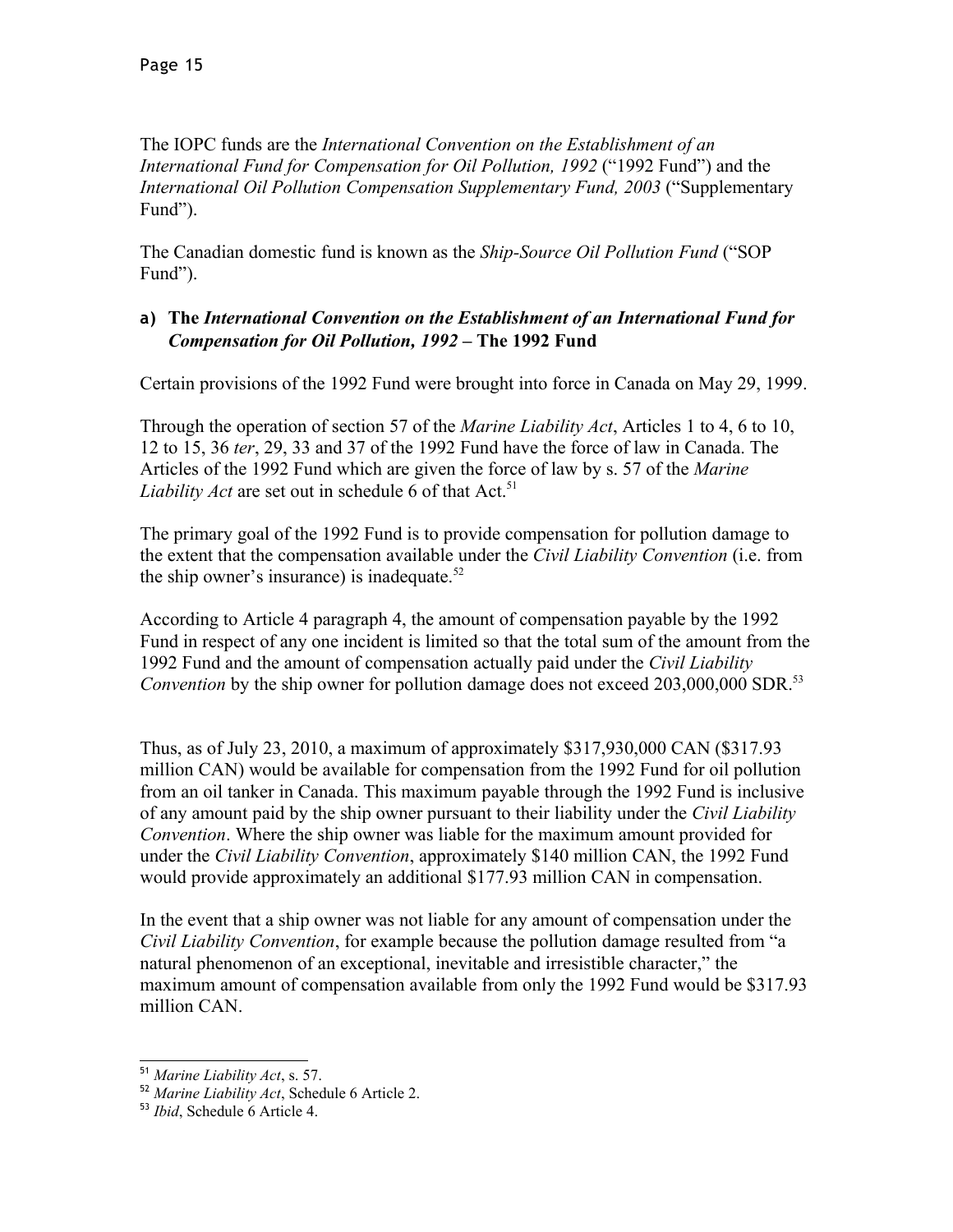However, the 1992 Fund incurs no obligation to provide compensation if: it proves that the pollution damage resulted from an act of war, hostilities, civil war or insurrection or was caused by oil which escaped or was discharged from a warship or other ship owned or operated by a state and was being used, at the time of the incident, only for government non-commercial services, or the claimant cannot prove that the damage resulted from an incident involving one or more ships<sup>[54](#page-15-0)</sup>.

Also, if the 1992 Fund proves that a person who suffered pollution damage caused the pollution damage wholly or partially from either an act or omission done with the intent to cause the damage or caused it by their negligence, the 1992 Fund may be exonerated wholly or partially from its obligation to pay compensation to such a person. In any event the 1992 Fund will be exonerated from paying compensation to the extent that the ship owner was not liable because the pollution damage resulted from the claimant's act or omission or negligence.<sup>[55](#page-15-1)</sup>

According to Article 6, rights to compensation will be extinguished if the action or notification of the action is not made within three years of the date the damage occurred.

## **b) The** *International Oil Pollution Compensation Supplementary Fund, 2003* **– The Supplementary Fund**

Certain provisions of the Supplementary Fund were brought into force in Canada on January 2, 2010 through the coming into force of amendments to the *Marine Liability Act*.

Through the operation of Section 63 of the *Marine Liability Act*, Articles 1 to 15, 18, 20, 24, 25 and 29 of the Supplementary Fund have the force of law in Canada. The Articles of the Supplementary Fund which are given the force of law by s. 63 of the *Marine* Liability Act are set out in schedule 7 of that Act.<sup>[56](#page-15-2)</sup>

The Supplementary Fund is required to pay compensation to any person suffering pollution damage that has a valid claim under the 1992 Fund, but is unable to obtain full and adequate compensation under the 1992 Fund Convention because the total damage exceeds, or risks exceeding, the limit of compensation available under the 1992 Fund.<sup>[57](#page-15-3)</sup>

Article 4 paragraph 2 of the Supplementary Fund sets the limit on the compensation available under the fund. The total amount of compensation available under the Supplementary Fund, in respect to any one incident, is limited so that the total sum available under the Supplementary Fund, 1992 Fund and the *Civil Liability Convention* (ship owner's liability) does not exceed 750 million SDR.

<span id="page-15-0"></span><sup>&</sup>lt;sup>54</sup> "Ships" for the purposes of the 1992 Fund and the Supplementary Fund has the same definition as that under the *Civil Liability Convention*. See note 32.

<span id="page-15-1"></span><sup>55</sup> See the discussion of Article III paragraph 3 of the *Civil Liability Convention* above.

<span id="page-15-2"></span><sup>56</sup> *Marine Liability Act*, s. 63 & Schedule 7.

<span id="page-15-3"></span><sup>57</sup> *Ibid*., Schedule 7 Article 4.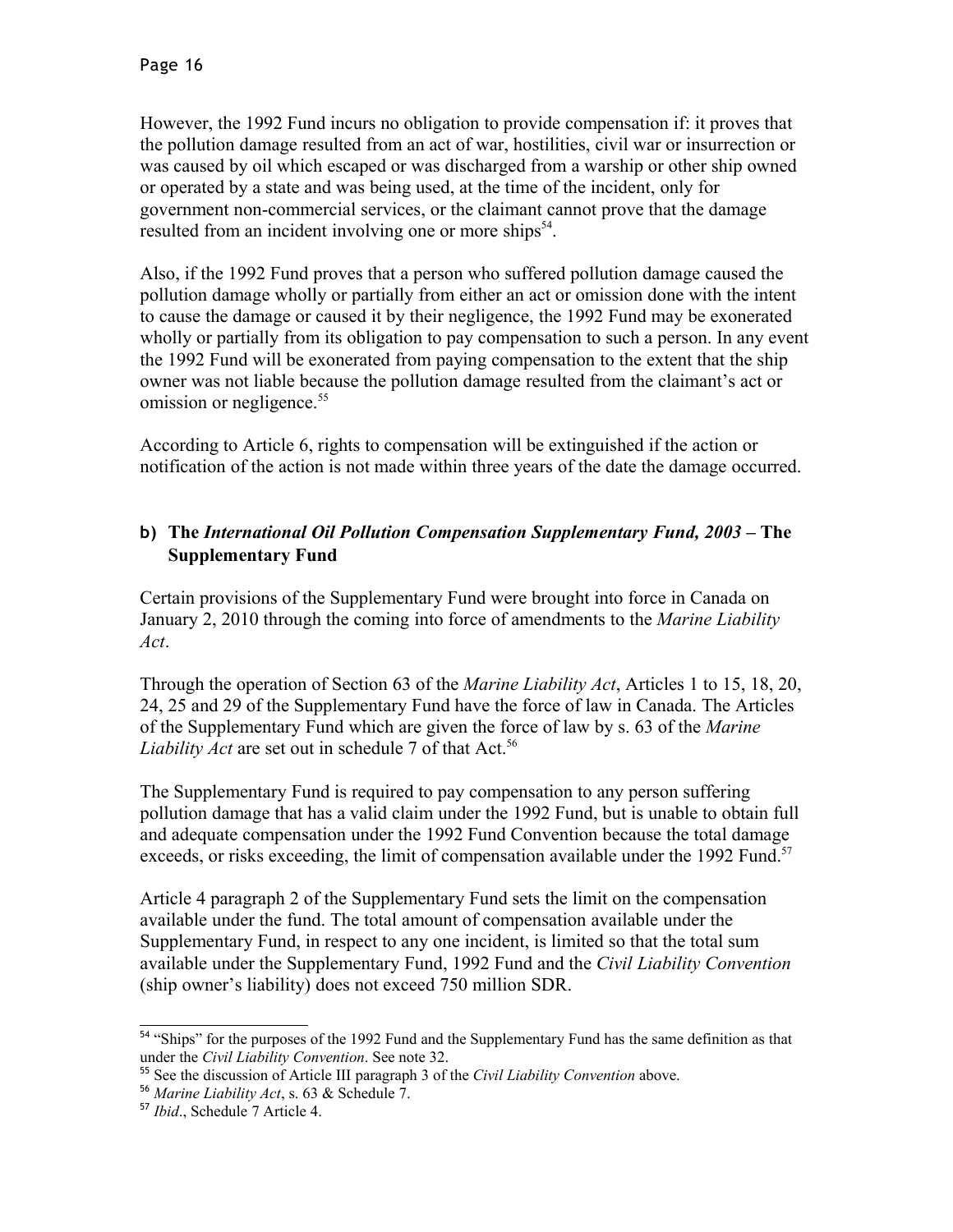Thus, as of July 23, 2010 the total amount available from the *Civil Liability Convention*, the 1992 Fund and the Supplementary Fund would be limited to approximately \$1,177,000,000 CAN (i.e. approximately \$1.18 billion CAN). The Supplementary Fund would provide approximately \$85,907,000 CAN in compensation above the maximum amount available under the *Civil Liability Convention* and the 1992 Fund.

Compensation under the Supplementary Fund is available to anyone who has an "established claim".[58](#page-16-0) An established claim is one which has been recognized by the 1992 Fund or which has been accepted as admissible by the Federal Court or "Admiralty Court" (the Canadian court that has the ability to bind the 1992 Fund), and which would have been fully compensated if the limit under the 1992 Fund had not been reached. Thus, anyone entitled for compensation under the 1992 Fund will be entitled to compensation under the Supplementary Fund in the event the 1992 Fund is exhausted.

## **c) The** *Ship-Source Oil Pollution Fund* **– The "SOP Fund"**

The liability of the SOP Fund is governed by Part 7 of the *Marine Liability Act*. The SOP Fund came into force on April 24, 1989 and is continued by section 92(1) of the *Marine Liability Act*.

The SOP Fund is a special account of Canada. The SOP Fund succeeded the Maritime Pollution Claims Fund (MPCF), which had existed since 1973. In 1989 the accumulated amount of \$149,618,850.24 in the MPCF was transferred to the SOPF. The current balance of the fund is approximately \$380 million CAN. There have been very few payouts.

Under section 114 of the *MLA*, the Minister of Transport has the ability to re-impose a levy per metric ton of "contributing oil" imported into or shipped from Canada in bulk as cargo on a ship. The levy is indexed annually to the consumer price index. However, no levy has been imposed since 1976.<sup>[59](#page-16-1)</sup>A levy of 15 cents per metric ton of oil shipped existed from February 15, 1972, until September 1, 1976. During that period a total of \$34,866,459.88 was collected and credited to the MPCF from 65 contributors. Payers into the MPCF included oil companies, power generating authorities, pulp and paper manu-facturers, chemical plants and other heavy industries.<sup>[60](#page-16-2)</sup>

The purpose of the SOP Fund is to ensure the payment of claims for marine oil pollution that originates from ships. The system is designed to cover the risk of non-payment by the ship owner who is responsible for pollution. In addition, it covers claims for damage and clean-up costs where the identity of the ship that caused the discharge of oil cannot be established (i.e. mystery spills).<sup>[61](#page-16-3)</sup>

The limit of the SOP Funds liability is governed by section 110 of the *MLA*. The maximum liability of the fund is calculated annually using the Consumer Price Index. The cur-

<span id="page-16-0"></span><sup>58</sup> *Ibid*., Schedule 7 Article 4.

<span id="page-16-1"></span><sup>&</sup>lt;sup>59</sup> See [http://www.ssopfund.gc.ca/english/background.asp,](http://www.ssopfund.gc.ca/english/background.asp) and [http://www.ssopfund.gc.ca/english/faq.asp.](http://www.ssopfund.gc.ca/english/faq.asp)

<span id="page-16-2"></span><sup>60</sup> See http://www.ssopfund.gc.ca/english/gfinformation.asp.

<span id="page-16-3"></span><sup>61</sup> See [http://www.ssopfund.gc.ca/english/faq.asp.](http://www.ssopfund.gc.ca/english/faq.asp)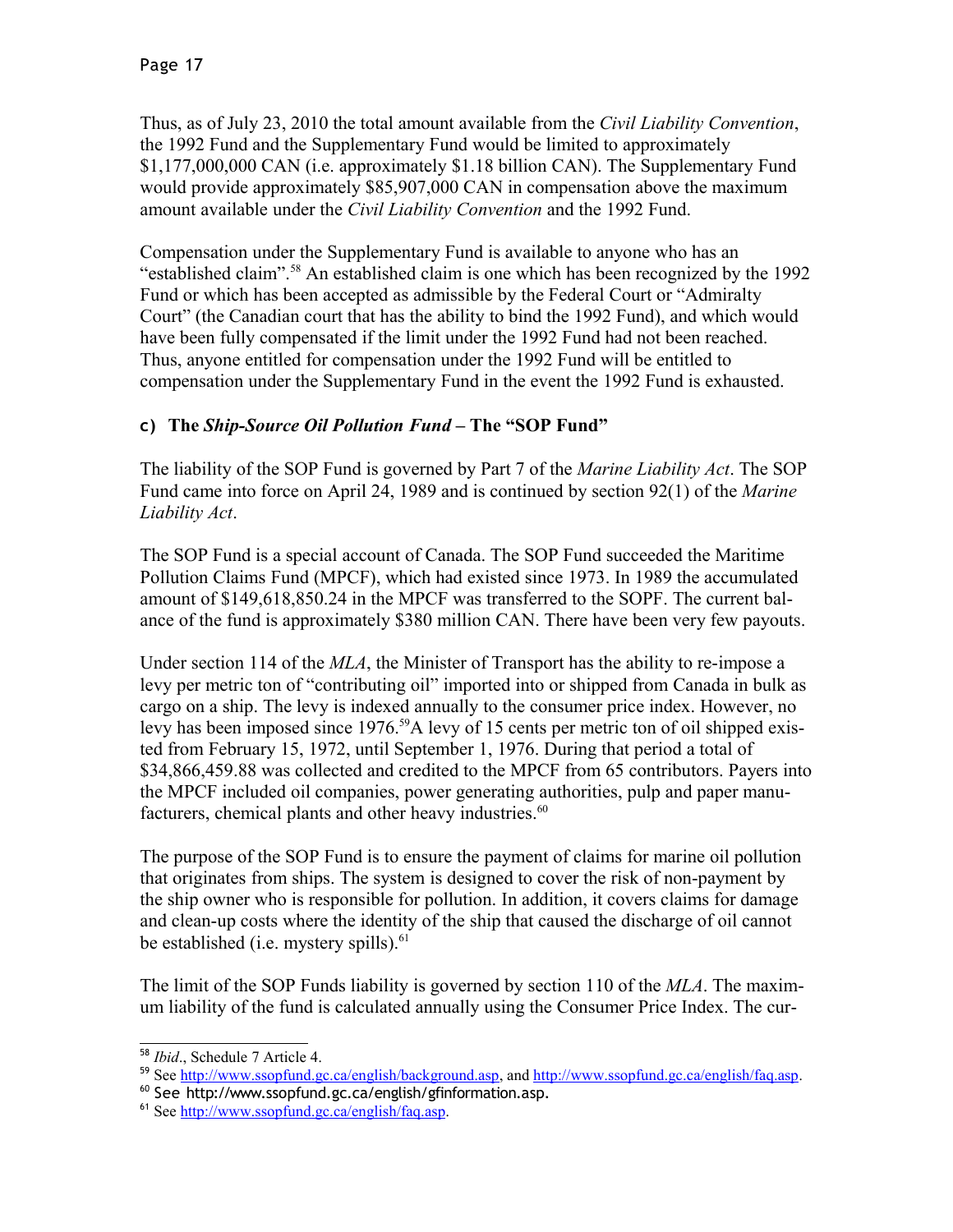rent maximum liability of the fund is \$155,318,425 (i.e. approximately \$155 million CAN). This amount is in addition to any amount paid by the ship owner in accordance with the *Civil Liability Convention* as well as any amount paid by the 1992 and Supplementary Funds.

#### *Thus, the total approximate amount of compensation available from all four tiers as of July 23, 2010 would be \$1.33 billion* CAN*.*

#### **5) What Types of Incidents are Covered by the** *Civil Liability Convention***, the 1992 Fund the Supplementary Fund and the SOP Fund?**

The *Civil Liability Convention*, 1992 Fund and Supplementary Fund cover incidents in which persistent mineral oil is spilled from a sea-going vessel and seaborne craft of any type constructed or adapted to carry oil in bulk as cargo (normally a tanker). The *Civil Liability Convention* and the 1992 and Supplementary Funds cover not only spills of cargo and bunker oil (the vessel's own fuel) from laden tankers (when the ship is "actually carrying oil in bulk as cargo") but also spills of bunker oil from unladen tankers, so long as the spill occurred after a voyage where the ship was carrying oil in bulk as cargo and it has not been proven that there were no residues from the carrying of the oil in bulk.<sup>[62](#page-17-0)</sup>

Examples of persistent mineral oil are crude oil, fuel oil, heavy diesel oil, and lubricating oil. Such oils are usually slow to dissipate naturally when spilled into the sea and are therefore likely to spread and require cleaning up. Damage caused by spills of non-persistent mineral oil, such as gasoline, light diesel oil, condensate, and kerosene, is not compensated under the convention and funds, as such oils tend to evaporate quickly when spilled and do not normally require cleaning up.

The SOP Fund is also available for spills of persistent oil from sea-going tankers for the same types of spills that the *Civil Liability Convention*, the1992 Fund and the Supplementary Fund are available for. However, the SOP Fund is unique in that it not only covers sea-going tankers, but rather is intended to pay claims regarding oil spills from all classes of ship such as general cargo vessels, cruise ships, ferries, and other nontankers. The SOP Fund covers both persistent and non-persistent oil spills. In addition, the SOP Fund also applies to so-called mystery spills, where the identity of the ship that caused the discharge cannot be established.<sup>[63](#page-17-1)</sup> For the purposes of this report it is the availability of the SOP Funds for spills of persistent oil from tankers that is most important.

#### **6) At What Point do the 1992 and Supplementary Funds Become Available for Compensation and Clean up Costs?**

#### **a) The 1992 Fund:**

The 1992 Fund becomes available for compensation when:

<span id="page-17-1"></span> $\frac{62 \text{ min.}}{63}$  See [http://www.ssopfund.gc.ca/english/faq.asp.](http://www.ssopfund.gc.ca/english/faq.asp)

<span id="page-17-0"></span><sup>62</sup> *Ibid*., Schedule 5 Article 1; International Oil Pollution Compensation Fund, *Claims Manual*, (IOPC: December 2008 Edition), at 12, accessed at [http://www.iopcfund.org/npdf/2008%20claims](http://www.iopcfund.org/npdf/2008%20claims%20manual_e.pdf) [%20manual\\_e.pdf](http://www.iopcfund.org/npdf/2008%20claims%20manual_e.pdf) [*Claims Manual*]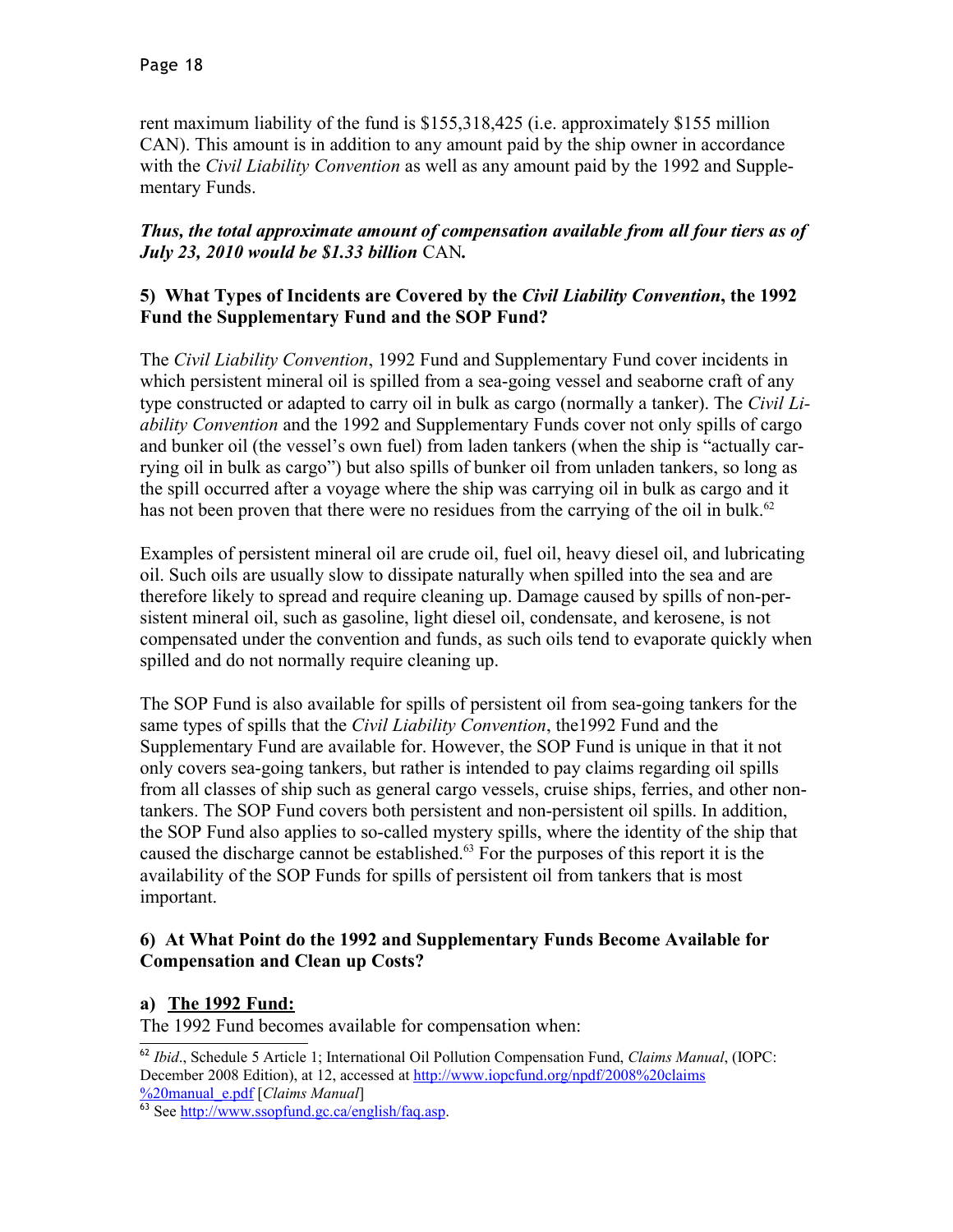- The damage exceeds the limit of the ship owner's liability under the *Civil Liability Convention*.
- The ship owner is not liable under the *Civil Liability Convention* because the ship owner is able to invoke one of the following exemptions to liability: where the damage was caused either by a grave natural disaster, or wholly caused intentionally by a third party (not the person who suffered the damage), or wholly caused as a result of the negligence of public authorities in maintaining lights or other navigational aids.
- The ship owner is financially incapable of meeting his obligations under the *Civil Liability Convention* in full, and/or the insurance is insufficient to pay all valid compensation claims.<sup>[64](#page-18-0)</sup>

Also, it is significant to note that the 1992 Fund is available to compensate ship owners for voluntary expenses reasonably incurred or sacrifices reasonably made to prevent or minimize pollution damage.<sup>[65](#page-18-1)</sup>

Compensation from the 1992 Fund will not be available where:

- The ship owner was exempted from liability because the oil pollution damage resulted from an act of war, hostilities, civil war, or insurrection, or was caused by a spill from a warship or other ship owned or operated by a state and was being used, at the time of the incident, only for government non-commercial services.
- The claimant cannot prove that the damage resulted from an incident involving one or more ships as defined in the *Civil Liability Convention* (that is, any sea-going vessel or seaborne craft of any type constructed or adapted to carry oil in bulk as cargo – see note  $32$ ).<sup>[66](#page-18-2)</sup>

The 1992 Fund may be wholly or partially exonerated from paying compensation to *a person* where:

- The Fund proves that that the pollution damage resulted wholly or partially either from an act or omission done with the intent to cause damage by *the person* who suffered the damage or from the negligence of *that person*.
	- o In any case the Fund is exonerated to the extent the ship owner is exoner-ated.<sup>[67](#page-18-3)</sup>

## **b) The Supplementary Fund:**

As previously discussed, the criteria under which compensation claims qualify for compensation from the Supplementary Fund are identical to those of the 1992 Fund. Thus, anyone entitled for compensation under the 1992 Fund will be entitled to compensation under the Supplementary Fund in the event the 1992 Fund is exhausted.

<span id="page-18-0"></span><sup>64</sup> International Oil Pollution Compensation Fund, *Claims Manual*, (IOPC: December 2008 Edition), at 9, accessed at [http://www.iopcfund.org/npdf/2008%20claims%20manual\\_e.pdf](http://www.iopcfund.org/npdf/2008%20claims%20manual_e.pdf) [*Claims Manual*]; *Marine Liability Act*, Schedule 6 Article 4.

<span id="page-18-1"></span><sup>65</sup> *Ibid*.

<span id="page-18-2"></span><sup>66</sup> *Ibid*.

<span id="page-18-3"></span><sup>67</sup> *Marine Liability Act*, Schedule 6 Article 4 paragraph 3.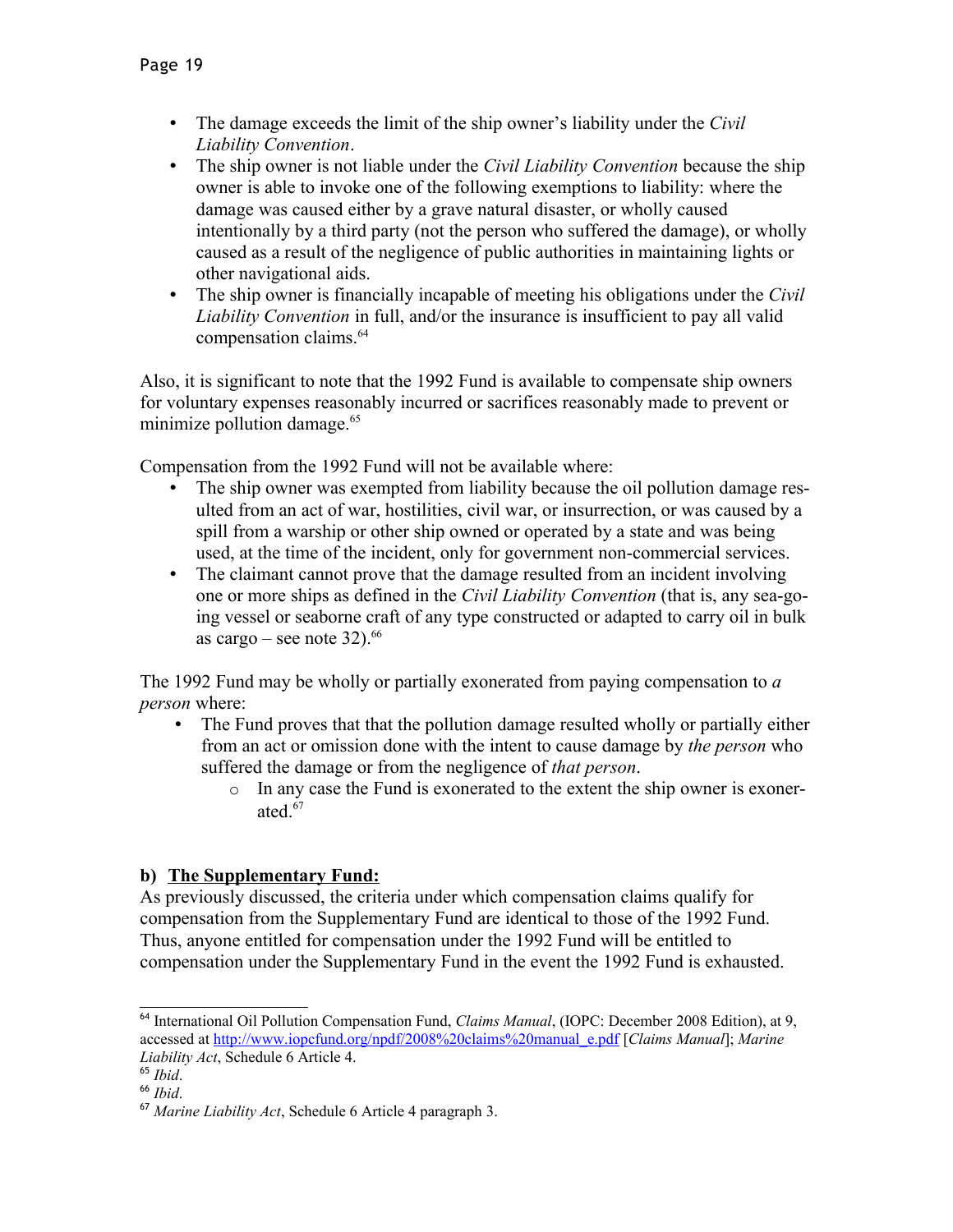Conversely, if compensation is not available under the 1992 Fund, for any of the reasons mentioned above, it will not be available under the Supplementary Fund.

## **7) At What Point does the Ship-Source Oil Pollution Fund Become Available?**

The SOP Fund can be described as a fund of last and first resort.<sup>[68](#page-19-0)</sup>

### **a) Fund of Last Resort**

As previously stated, the *Marine Liability Act* and the *Civil Liability Convention* provides for the strict liability of ship owners for pollution damage caused by the ship, and for costs and expenses incurred by the Minister of Fisheries and Oceans and any other person in Canada for clean-up and preventative measures.<sup> $69$ </sup> When the limit of the ship owner's liability is reached, the 1992 Fund becomes available and when that limit is reached, the Supplementary Fund becomes available.

Section 101 of the *MLA* states that the SOP Fund will become available for pollution damage:

- when all reasonable steps have been taken to recover compensation from the ship owner (their insurer) and from the 1992 Fund and the Supplementary Fund and those steps have been unsuccessful<sup>[70](#page-19-2)</sup>;
- where the owner of the ship is not liable because they are able to claim one of the defences[71](#page-19-3) available to them under the *Civil Liability Convention* and neither the International Fund nor the Supplementary Fund are liable;
- if the claim exceeds the maximum amount available from the ship owner and from the IOPC Funds<sup>[72](#page-19-4)</sup>;
- where the ship owner is financially incapable of meeting their obligations under section 51 of the *MLA* and the *Civil Liability Convention* (i.e. their insurance is non-existent or inadequate) and where the obligation is not recoverable from the IOPC Funds: $73$
- where the cause of the oil pollution damage is unknown and the Administrator has been unable to establish that the occurrence that gave rise to the damage was not caused by a ship.<sup>[74](#page-19-6)</sup>

In these situations the SOP Fund can be described as a fund of last resort, or the "fourth tier" of compensation available for oil spills from oil tankers in Canada. A claim is made to the SOP Fund as a fund of last resort after attempts to secure compensation from the ship owner and IOPC funds have failed or the compensation available from those sources is inadequate or is otherwise unavailable.

<span id="page-19-0"></span><sup>68</sup> Alfred Popp, *Ship-Source Oil Pollution Fund: The Administrators Annual Report 2008-2009* (Ottawa: The Administrator Ship-source Oil Pollution Fund) at 2.

<span id="page-19-1"></span><sup>69</sup> *Ibid*.

<span id="page-19-2"></span><sup>70</sup> *Marine Liability Act*, s. 101(1)(a).

<span id="page-19-3"></span> $71$  See note 34.

<span id="page-19-4"></span><sup>&</sup>lt;sup>72</sup> Marine Liability Act, s.  $101(1)(c)(i)$ .

<span id="page-19-5"></span> $^{73}$  *Ibid.*, s. 101(1)(d).

<span id="page-19-6"></span> $^{74}$  *Ibid.*, s. 101(1)(g).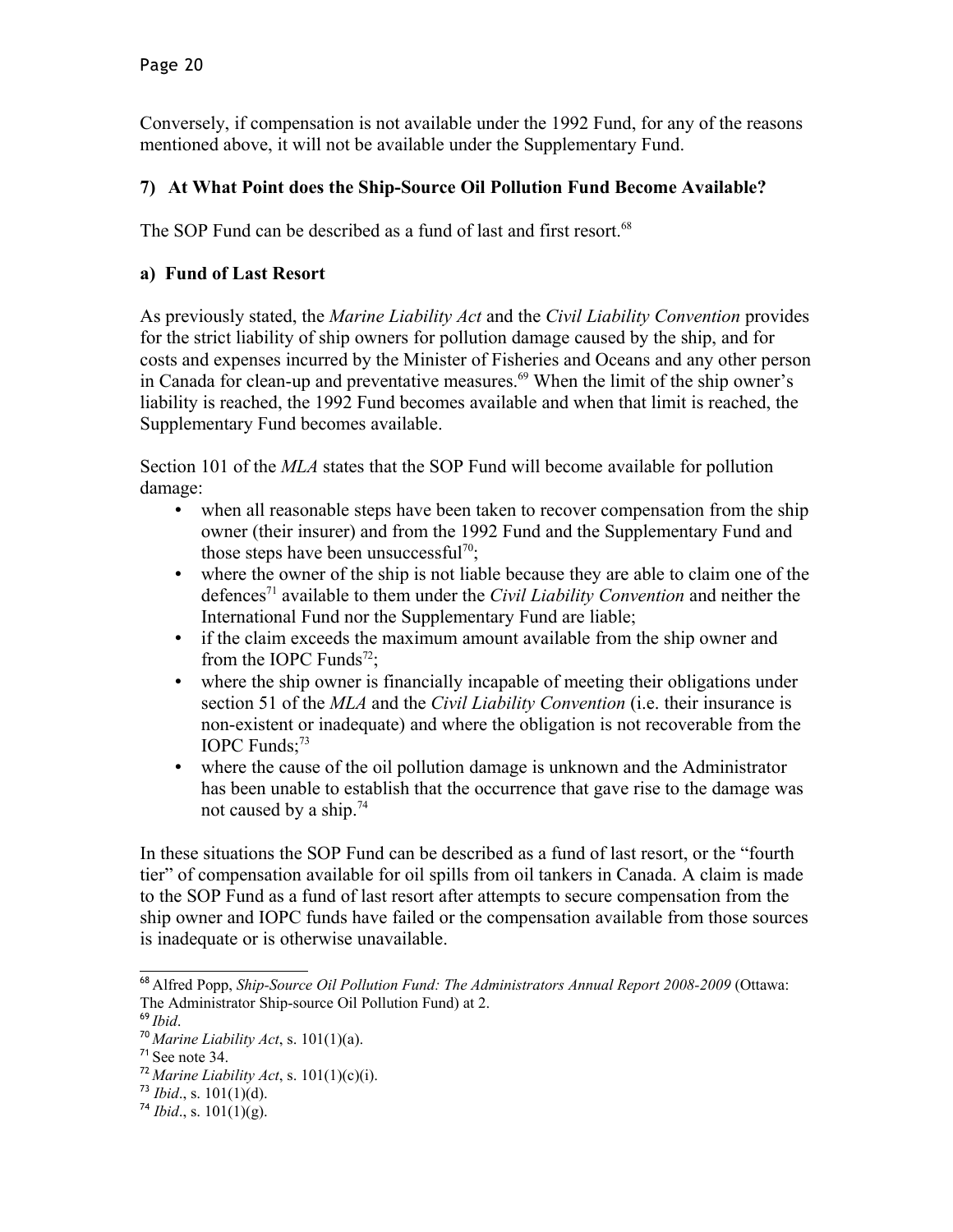The final situation described above, where the cause of the oil pollution damage is unknown and the Administrator has been unable to establish that the occurrence that gave rise to the damage was not caused by a ship, would cover the situation sometimes referred to as a "mystery spill" where it is likely a ship caused the oil pollution damage but the identity of the ship is unknown. In such a situation, claimants, including the Crown, would be able to file a claim with the SOP Fund Administrator for any loss, damage, costs, and expenses (including clean-up costs) resulting from ship-source pollution.[75](#page-20-0) In such a situation the party which takes responsibility for the clean-up (which would most likely be the Canadian Coast Guard) would be able to make a claim against the SOP Fund for actual costs and expenses incurred during the clean-up.<sup>[76](#page-20-1)</sup> Mystery spills may occur when the master and owner of a ship fail to report the pollution as is required by the *Pollutant Discharge Reporting Regulations[77](#page-20-2)* and the master and owner of the ship subsequently denies that the ship was the source of the pollution.<sup>[78](#page-20-3)</sup>

No matter the circumstances under which a claim is paid out of the SOP Fund, even if paid out in respect of pollution from a 'mystery ship', the SOP Fund Administrator is obligated to take all reasonable measures to recover the amount of compensation paid to claimants from the ship owner, the 1992 Fund, the Supplementary Fund or any other person liable.[79](#page-20-4)

## **b) Fund of First Resort**

Under section 103 of the *MLA* a person can also file a claim against the SOP Fund before attempting to file a claim against the ship owner or either the 1992 of Supplementary Fund. The person may file a claim for losses or damage or costs or expenses incurred as a result of actual or anticipated oil pollution damage. In this way the SOP Fund can also be described as a fund of first resort.<sup>[80](#page-20-5)</sup>

The SOP Fund Administrator, as an independent authority, has a duty to investigate and assess claims filed with the SOP Fund. The Administrator may either make an offer of compensation or decline the claim to the extent that it has not been established.

A claimant is not required to prove that the occurrence was caused by a ship, however the Administrator must dismiss a claim if he or she believes, based on the evidence, that the occurrence was not caused by a ship. Also, the Administrator is required to reduce or nullify any amount they would have offered if they are satisfied on the evidence that the

<span id="page-20-0"></span><sup>&</sup>lt;sup>75</sup> http://www.ssopfund.gc.ca/english/faq.asp.

<span id="page-20-1"></span><sup>76</sup> Alfred Popp, *Ship-Source Oil Pollution Fund: The Administrators Annual Report 2008-2009* (Ottawa: The Administrator Ship-source Oil Pollution Fund) at 1, 7.

<span id="page-20-2"></span><sup>77</sup> *Pollutant Discharge Regulations*, *1995*, S.O.R./ 95-351, s. 5.

<span id="page-20-3"></span><sup>78</sup> Alfred Popp, *Ship-Source Oil Pollution Fund: The Administrators Annual Report 2008-2009* (Ottawa: The Administrator Ship-source Oil Pollution Fund) at 7.

<span id="page-20-4"></span><sup>79</sup> *Ibid*., at 2, 7.

<span id="page-20-5"></span><sup>80</sup> *Ibid*., at 2.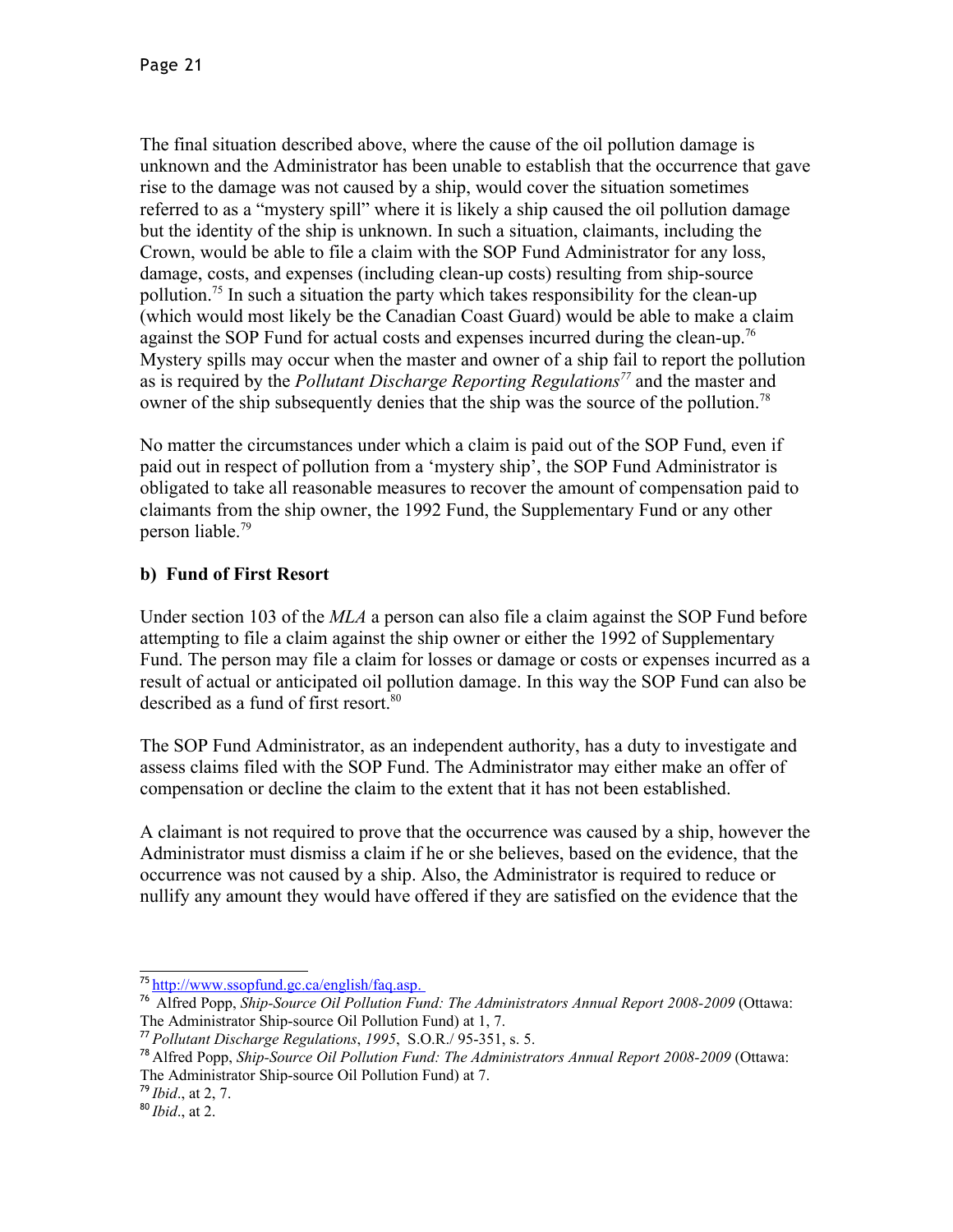pollution damage resulted from an act or omission by the claimant with the intent to cause damage or from the claimant's own negligence.<sup>[81](#page-21-0)</sup>

A claimant may, within 60 days after receiving an offer of compensation or notification that the Administrator has rejected the claim, appeal the adequacy of the offer or the rejection of the claim to the Federal Court of Canada (Canada's court of Admiralty).

If the claimant accepts the offer, the Administrator is required to make direct payment, without delay, to the claimant for the amount offered out of the SOP Fund.

Upon accepting an offer of compensation from the SOP Fund the claimant is precluded from pursuing any claim or rights they may have had against the ship owner under the *Civil Liability Convention* as the Administrator of the SOP Fund becomes the sole agency entitled to pursue those claims and rights. $82$  Similarly, claimants who accept an offer would also be precluded from making a claim under the 1992 or Supplementary Fund.<sup>[83](#page-21-2)</sup> If the offer is rejected by the claimant or no offer of compensation is made, the claimant would not be precluded from pursuing a claim against the ship owner or the IOPC Funds.

As mentioned, when the Administrator pays a claim out of the SOP Fund he or she is subrogated to the rights of the claimant and is obligated to take all reasonable measures to recover the amount of compensation paid to claimants from the ship owner, the 1992 Fund, the Supplementary Fund or any other person liable.<sup>[84](#page-21-3)</sup>

### 8) **What Types of Damage, Losses and Costs are the Ship Owner (under the** *Civil Liability Convention***), the 1992 Fund and the Supplementary Fund Liable for?**

The Convention and Funds cover "pollution damage" which is defined in Article I of the *Civil Liability Convention* as:

*loss or damage caused outside the ship by contamination resulting from the escape or discharge of oil from the ship, wherever such escape or discharge may occur, provided that compensation for impairment of the environment other than loss of profit from such impairment shall be limited to costs of reasonable measures of reinstatement actually undertaken or to be undertaken.*[85](#page-21-4)

Pollution damage includes preventive measures, which are defined in the *Civil Liability Convention* as:

*any reasonable measures taken by any person after an incident has occurred to*

<span id="page-21-0"></span><sup>81</sup> *Marine Liability Act*, ss. 105(4); 105(5).

<span id="page-21-1"></span><sup>82</sup> *Ibid.,* s. 106(3)(c).

<span id="page-21-2"></span><sup>83</sup> *Ibid.*, s. 106(3)(b).

<span id="page-21-3"></span><sup>84</sup> Alfred Popp, *Ship-Source Oil Pollution Fund: The Administrators Annual Report 2008-2009* (Ottawa: The Administrator Ship-source Oil Pollution Fund) at 2.

<span id="page-21-4"></span><sup>85</sup> *Marine Liability Act*, Schedule 5 Article I.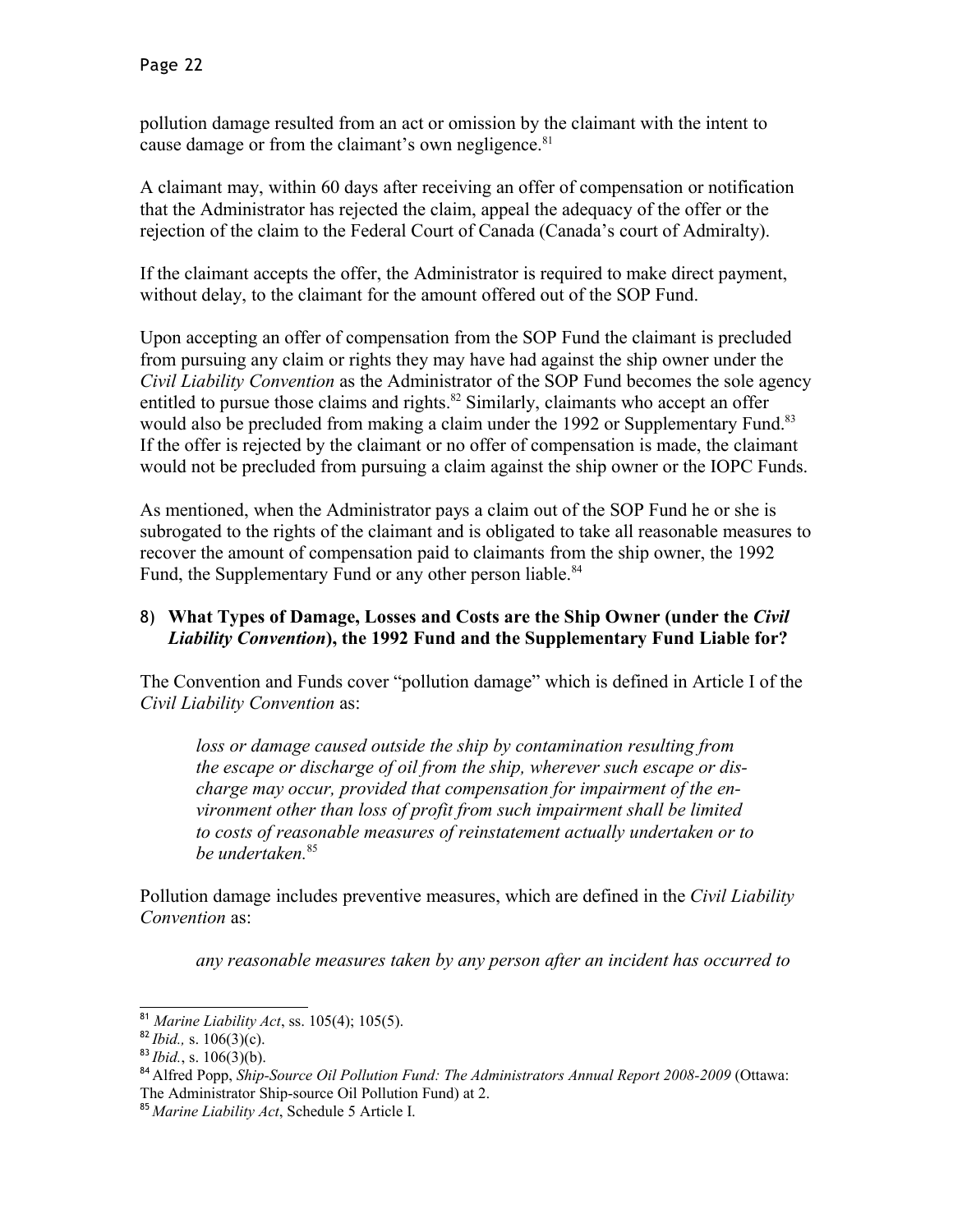### *prevent or minimize pollution damage.*[86](#page-22-0)

Under this definition of "pollution damage" an oil spill from a tanker will generally give rise to claims for five types of damage:

- Property damage
- Costs of clean up operations at sea and on shore
- Direct economic losses by fishermen or those engaged in mariculture
- Direct economic losses in the tourism sector
- Costs of reasonable measures for reinstatement of the environment $87$

**Property Damage:** Compensation is payable for reasonable costs of cleaning, repairing or replacing property that has been contaminated by oil.

**Clean up and preventive measures:** Compensation is payable for the cost of reasonable clean up measures and other measures taken to prevent or minimize pollution damage in a State Party (a country that is a party to the convention), wherever these measures are taken. For example, if response is undertaken on the high seas or within the territorial waters of a state that is not party to the conventions in order to prevent or reduce pollution damage within the territorial sea or exclusive economic zone ("EEZ") of a State Party, the cost of the response would in principle qualify for compensation. Expenses for preventive measures are recoverable even if no spill of oil occurs, provided that there was a grave and imminent threat of pollution damage.

Compensation is also payable for reasonable costs associated with the capture, cleaning and rehabilitation of wildlife, in particular birds, mammals and reptiles.

**Consequential loss:** Compensation is payable for loss of earnings suffered by the owners of property contaminated by oil as a result of a spill (consequential loss). One example of consequential loss is loss of income by fishermen as a result of their nets becoming oiled, which prevents them from fishing until their nets are either cleaned or replaced.

**Pure economic loss:** Under certain circumstances compensation is also payable for loss of earnings caused by oil pollution suffered by persons whose property has not been polluted (pure economic loss). For example, fishermen whose nets have not been contaminated may nevertheless be prevented from fishing because the area of the sea where they normally fish is polluted and they cannot fish elsewhere. Similarly, an owner of a hotel or a restaurant located close to a contaminated public beach may suffer losses because the number of guests falls during the period of the pollution. It should be noted that only actual losses will be compensated for and proof of such loss is required for the claim. It is likely that many small business operators or small scale fishermen would not be able to prove their losses. Furthermore, payments for pure economic losses are subject to setoffs; for instance, where clean up crews stay at a hotel that has experienced loss, the hotel owners compensation will be reduced to reflect the income earned from the cleanup crews.

#### <span id="page-22-0"></span><sup>86</sup> *Ibid*.

<span id="page-22-1"></span><sup>87</sup> IOPC: *Brochure*, at 3.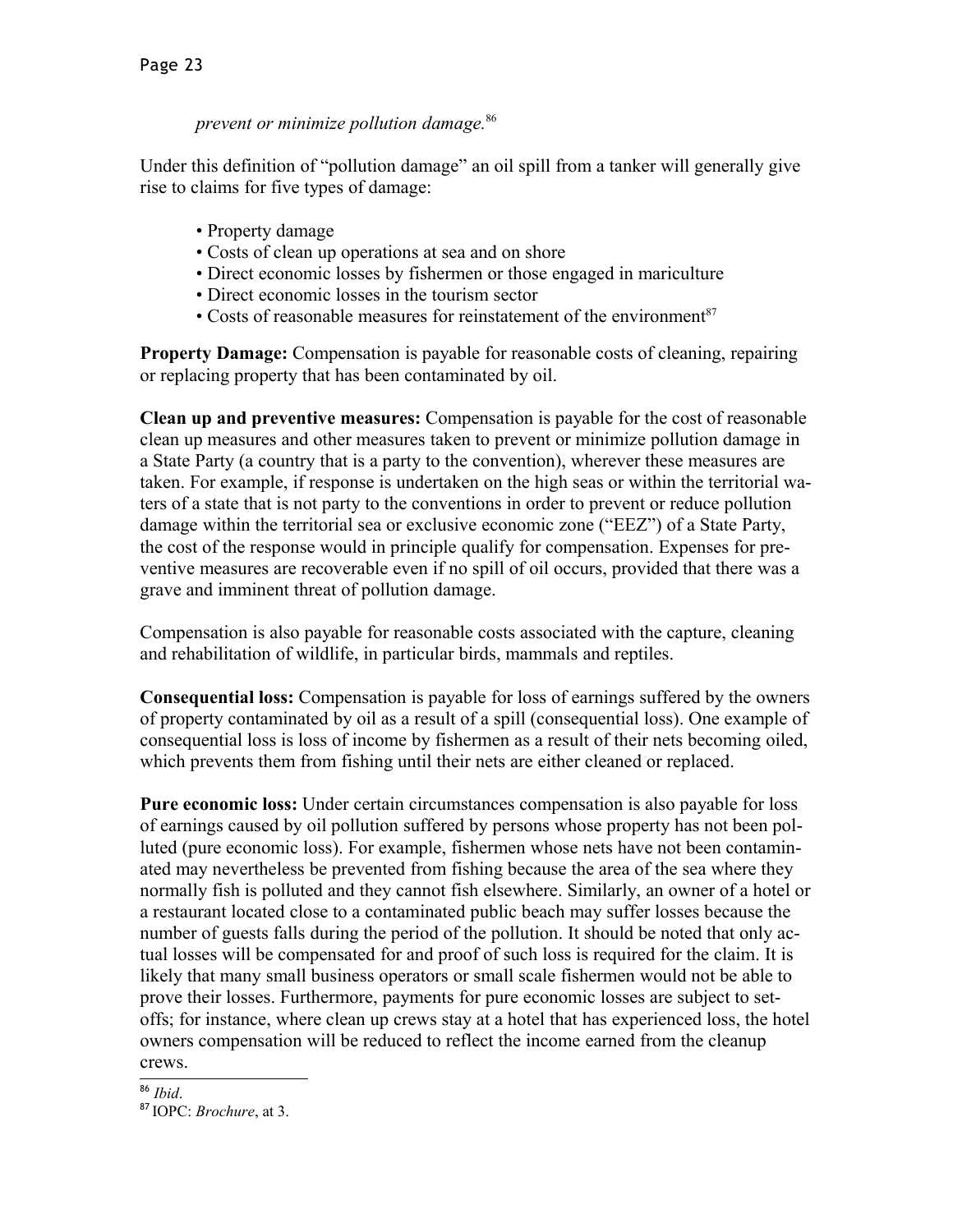Compensation may also be payable for the costs of reasonable measures, such as marketing campaigns, which are intended to prevent or reduce economic losses by countering the negative effects which can result from a major pollution incident.

**Environmental damage:** Compensation is payable for the costs of reasonable reinstatement measures aimed at accelerating natural recovery of environmental damage. Contributions may be made to the costs of post-spill studies provided that they relate to damage which falls within the definition of pollution damage under the conventions, including studies to establish the nature and extent of environmental damage caused by an oil spill and to determine whether or not reinstatement measures are necessary and feasible.

## **9) What Types of Damage, Loss and Costs is the SOP Fund Liable for?**

The SOP Fund is essentially liable for the same sorts of damage, loss and costs as the ship owner and the IOPC Funds.

Thus, the SOP Fund may be liable for:

- Claims for oil pollution damage (for actual damages suffered as a result of the oil pollution);
- Claims for the costs of reasonable measures of reinstatement of the environment;
- Claims for costs and expenses of oil spill clean up including the cost of preventative measures; and
- Claims for oil pollution damage and clean up costs where the identity of the ship that caused the discharge cannot be established (mystery spills).

Section 107 of the *MLA* also explicitly states that the SOP Fund is liable for claims of loss of income or for claims of future loss of income for claimants involved in the fishing industry.

Claimants for the purposes of section 107 means:

- an individual who derives income from fishing, from the production, breeding, holding or rearing of fish, or from the culture or harvesting of marine plants;
- the owner of a fishing vessel who derives income from the rental of fishing vessels to holders of commercial fishing licences issued in Canada;
- an individual who derives income from the handling of fish on shore in Canada directly after they are landed from fishing vessels;
- an individual who fishes or hunts for food or animal skins for their own consumption or use;
- a person who rents or charters boats in Canada for sport fishing; or
- a worker in a fish plant in Canada, excluding a person engaged exclusively in supervisory or managerial functions, except in the case of a family-type co-operative operation that has a total annual throughput of less than 1,400 metric tons or an annual average number of employees of fewer than 50.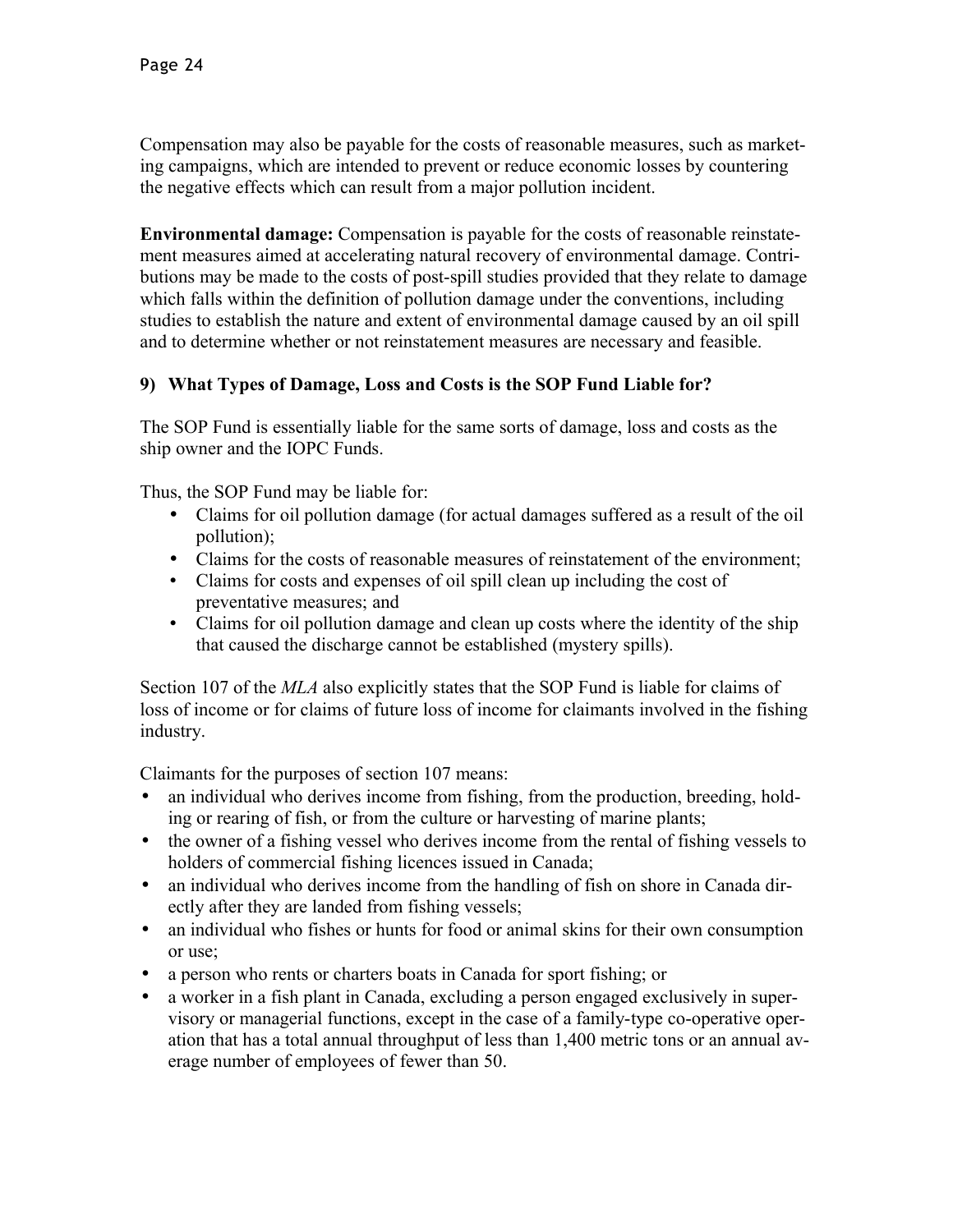#### 10) **Who Can Make Claims Under the** *Civil Liability Convention* **and the IOPC Funds?[88](#page-24-0)**

Anyone who has suffered pollution damage in Canada may make a claim for compensation. Claims for damage in Canada, which is a party to both the *Civil Liability Convention* and both IOPC funds, may be made against the ship owner and his insurer, the 1992 Fund and the Supplementary Fund.<sup>[89](#page-24-1)</sup>

Claimants may be private individuals, partnerships, companies, corporations, private organizations or public bodies, including states (i.e. the federal or provincial government) or municipal governments.<sup>[90](#page-24-2)</sup>

## **11) How are Claims Handled?**

When an incident occurs the 1992 Fund co-operates closely with the ship owner's insurer, which will normally be one of the Protection and Indemnity Associations (P&I Clubs) that insure the third-party liabilities of ship owners, including liability for oil pollution damage. The P&I Club concerned and the 1992 Fund usually co-operate in the handling of claims, particularly when it is clear from the outset that compensation will be paid under both Conventions. Since in most cases the 1992 Fund only pays compensation once the ship owner/insurer has paid up to the limit applicable to the ship involved, claims are first submitted to the ship owner or his P&I Club. In practice, claims are often channeled through the office of the P&I Club's correspondent closest to the incident location. Because of the close co-operation between the 1992 Fund and the insurer, claims, including supporting documentation, need only be sent to either the P&I Club/corres-pondent or the Fund.<sup>[91](#page-24-3)</sup>

Occasionally, when an incident gives rise to a large number of claims, the 1992 Fund and the P&I Club jointly set up a local claims office so that claims may be processed more easily. Claimants would then submit their claims to that local claims office. Details of claims offices are given in the local press.

Claims will automatically be considered for compensation from the Supplementary Fund, if the amount available from the ship owner/insurer and the 1992 Fund is insufficient to pay full compensation for proven losses.<sup>[92](#page-24-4)</sup>

The following general criteria apply to all claims:

- Any expense, loss or damage must actually have been incurred.
- Any expense must relate to measures that are considered reasonable and justifiable.
- Any expense, loss or damage is compensated only if and to the extent that it can be considered as caused by contamination resulting from the spill.

<span id="page-24-0"></span><sup>88</sup> The following paragraphs are taken from the IOPC Claims Manual.

<span id="page-24-1"></span><sup>89</sup> *Claims Manual*, at 17.

<span id="page-24-2"></span><sup>90</sup> *Ibid*.

<span id="page-24-3"></span><sup>91</sup> *Ibid*.

<span id="page-24-4"></span><sup>92</sup> *Ibid*., 17.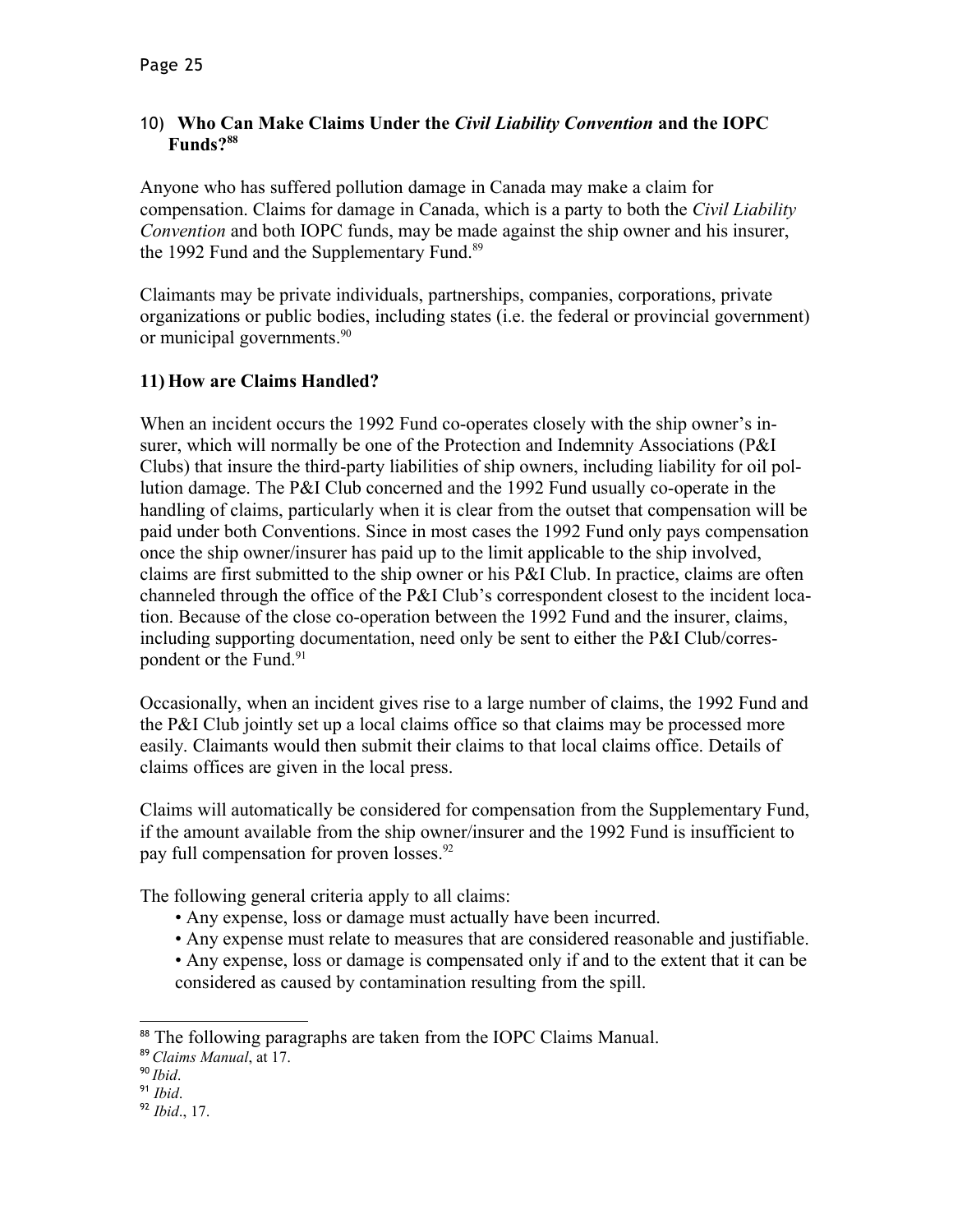• There must be a reasonably close link of causation between the expense, loss or damage covered by the claim and the contamination caused by the spill.

• A claimant is entitled to compensation only if he or she has suffered a quantifiable economic loss.

• A claimant has to prove the amount of his or her expense, loss or damage by producing appropriate documents or other evidence.

Therefore, according to the IOPC Claims Manual, a claim qualifies for compensation only to the extent that the amount of the loss or damage is actually demonstrated. All elements of proof are considered, but sufficient evidence must be provided to give the ship owner, his insurer and the 1992 Fund the possibility of making their own judgment as to the amount of the expense, loss or damage actually suffered. The extent to which claimants are able to reduce their losses is taken into account.  $93$ 

## 12) **Why is Enbridge Inc.** *Not* **Liable for an Oil Spill?**

As previously discussed, in Canada the ship owner is responsible for incident management and impact mitigation from an oil spill or other environmental consequences up to the limit of their liability under the *Civil Liability Convention*, not the cargo owner or vessel charterer. Enbridge Inc. has made clear that it will not own or operate the oil tankers that operate to and from its terminal in Kitimat.<sup>[94](#page-25-1)</sup> This has become common practice among oil corporations since the *Exxon Valdez* catastrophe in Alaska.<sup>[95](#page-25-2)</sup>

Claims for pollution damage under the *Civil Liability Convention* can only be made against the registered owner of the tanker in question. This does not preclude victims from claiming compensation outside the convention from persons other than the owner. However, the convention prohibits claims against the servants or agents of the owner, members of the crew, the pilot, the charterer (including bareboat charterer), manager or operator of the ship, or any person carrying out salvage operations or preventive measures. Further, the owner is entitled to take recourse action against third parties in accordance with national law.[96](#page-25-3)

Thus, for example, even if Enbridge Inc. were to be the charterer of the boats, which is not likely as the company has stated that its responsibility ends at the marine terminal, they would still be protected from claims for compensation by the *Civil Liability Convention*.

# **NATURAL RESOURCE DAMAGES**

Despite the fact that a ship owner's insurance and the other funds would be available for natural resource damages, it is questionable whether much of the funds available would

<span id="page-25-0"></span><sup>93</sup> *Ibid*., 13-14.

<span id="page-25-1"></span><sup>94</sup> *Major Marine Vessel Risk in BC*, at 5; in an email, dated July 22, 2010, a representative at Enbridge Northern Gateway stated, "Ships will be owned independently of Enbridge."

<span id="page-25-2"></span><sup>95</sup> *Major Marine Vessel Risk in BC*, at 5.

<span id="page-25-3"></span><sup>96</sup> *International Regime for Compensation from Oil Pollution*, at 7.